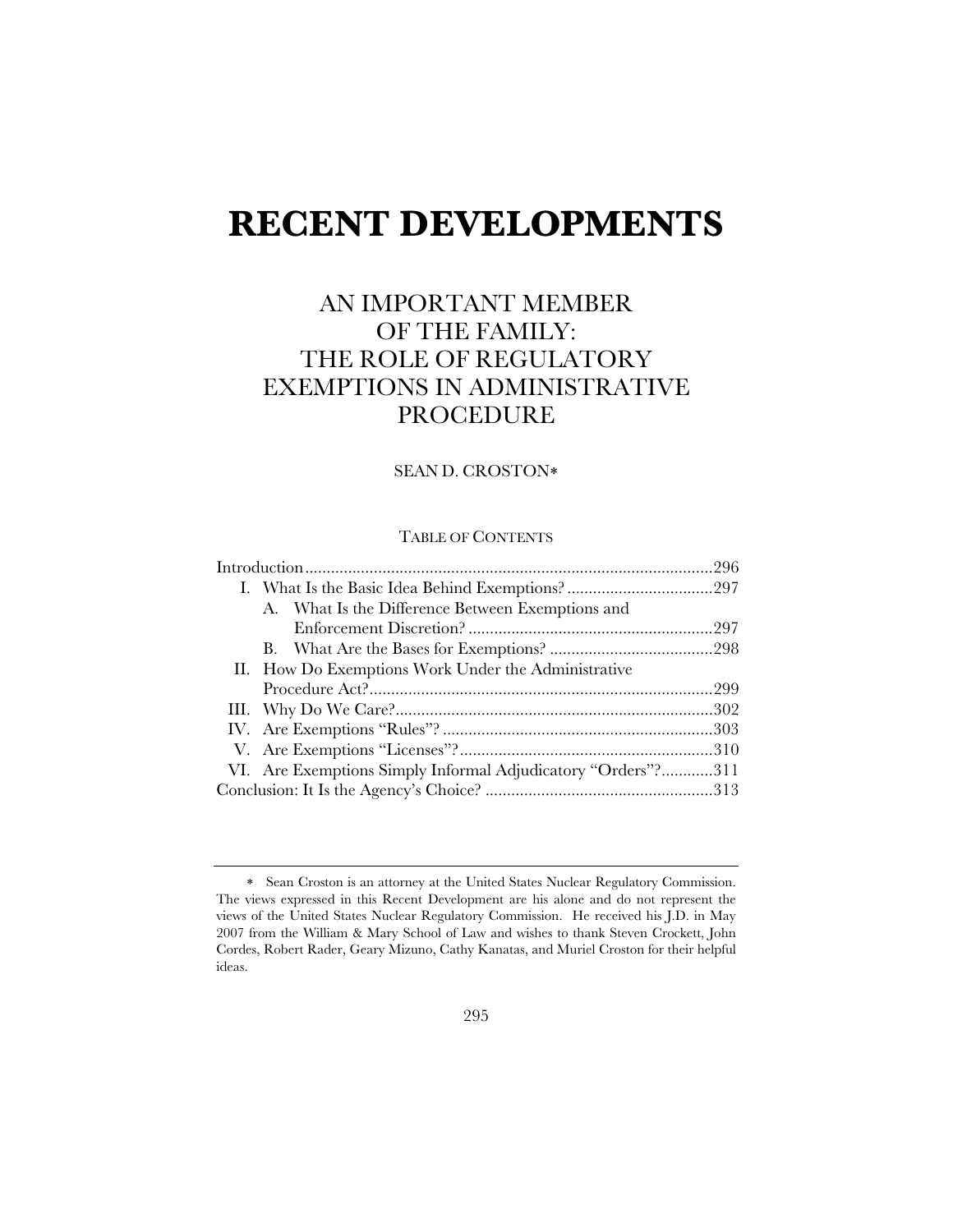Sound administrative procedure contemplates waivers, or exceptions . . . . The process viewed as a whole leads to a general rule, and limited waivers or exceptions granted pursuant to an appropriate general standard. This combination of a general rule and limitations is the very stuff of the rule of law, and with diligent effort and attention to essentials administrative agencies may maintain the fundamentals of principled regulation without sacrifice of administrative flexibility and feasibility  $\ldots$  [T] he waiver procedure  $\ldots$  is not necessarily a step-child, but may be an important member of the family of administrative procedures, one that helps the family stay together.<sup>1</sup>

#### **INTRODUCTION**

An unusual administrative procedure has been in the news lately: regulatory exemptions (sometimes also referred to as "exceptions," "waivers," "variances," or "adjustments"). For example, in January 2011, the *Washington Post* featured a front-page story that highlighted how Massey Energy "had mastered the art of the regulatory waiver" to "legally circumvent federal mining laws."2 Likewise, after a Congressional Research Service report detailed how federal agencies "waived a number of regulatory requirements" in the wake of Hurricane Katrina,<sup>3</sup> Chairman Paul R. Verkuil of the Administrative Conference of the United States testified before Congress in 2010, recognizing the potential abuse of "agency authorities and procedures for issuing waivers" during such situations.<sup>4</sup> He then raised some key, unanswered questions about the littleknown nature of regulatory exemptions: "What process is required for waivers? . . . Are granting and denying waivers and exemptions rulemaking or adjudication, and what should follow" from that classification?5 This Recent Development explores the curious nature of regulatory exemptions and attempts to answer the Chairman's questions.

<sup>1.</sup> WAIT Radio v. FCC, 418 F.2d 1153, 1159 (D.C. Cir. 1969).

<sup>2.</sup> Kimberly Kindy, *Longtime Tug of War on Mine Safety*, WASH. POST, Jan. 4, 2011, at A1.

<sup>3</sup>*. See* CURTIS W. COPELAND, CONG. RESEARCH SERV., RS22253, REGULATORY WAIVERS AND EXTENSIONS PURSUANT TO HURRICANE KATRINA, at CRS-1 (2005).

<sup>4</sup>*. Administrative Conference of the United States: Hearing Before the Subcomm. on Commercial and Administrative Law of the H. Comm. on the Judiciary*, 111th Cong. 57 (2010) (statement of Paul R. Verkuil, Chairman, Administrative Conference of the United States).

<sup>5</sup>*. Id*.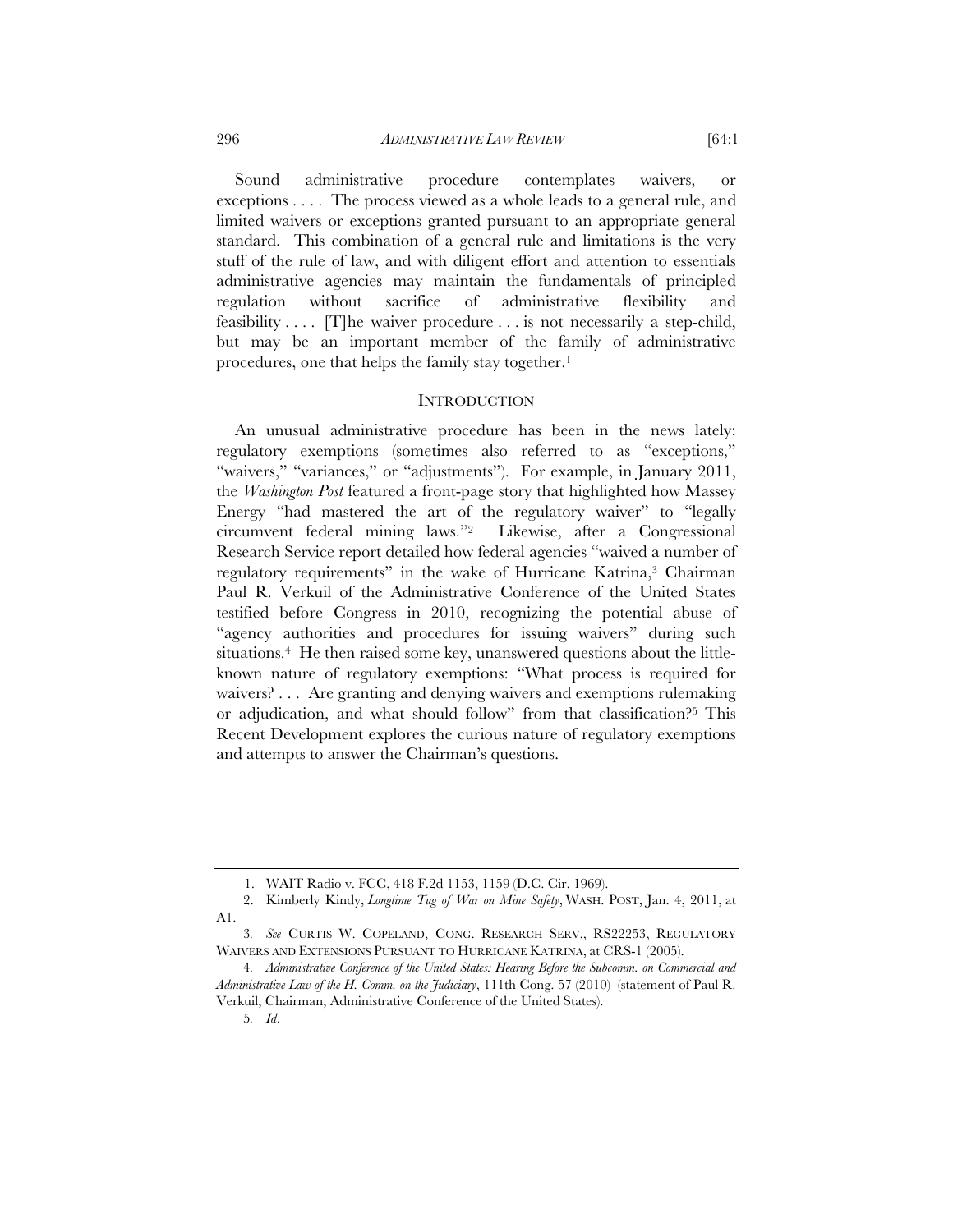# I. WHAT IS THE BASIC IDEA BEHIND EXEMPTIONS?

Any child who has ever received special permission to stay up past his or her normal bedtime to finish watching the Super Bowl, the end of a movie, election results, or some other important event on television understands the basic concept of a regulatory exemption. Occasionally, the governing authority, in this case the parents, will grant an exception from the normal rule that would otherwise control the situation.

While parents undoubtedly possessed this power throughout history, governmental exemption authority can be traced back at least as far as "the royal dispensation power of early English law," which "allowed the king largely unbounded freedom to grant individual subjects permission to disobey a law."6 This authority continues in the modern administrative state, where regulated parties can request exemptions from legal requirements.

#### *A. What Is the Difference Between Exemptions and Enforcement Discretion?*

Exemption authority is similar to "enforcement discretion" or "prosecutorial discretion," which describe an agency's decision not to enforce its regulations in particular situations. Both enforcement discretion and exemptions involve "decisions by governmental officials not to apply the literal terms of the law in an instance where the rights of a private party are affected."7 But exemptions are more like the royal grant of permission in that they are formal, written, affirmative agency actions. An exemption can also potentially "encompass[ ] procedural and substantive rules as well as decisions outside the enforcement process."8 Presumably because of the broad manner in which they may be used, exemptions are generally subject to judicial review, albeit under the relatively lenient standards of the Administrative Procedure Act (APA).9

Enforcement discretion, on the other hand, encompasses more passive, informal (often unannounced), unilateral agency decisions not to enforce

<sup>6.</sup> Jeffery M. Sellers, Note, *Regulatory Values and the Exceptions Process*, 93 YALE L.J. 938, 940 n.8 (1984).

<sup>7</sup>*. Id*. at 940 n.9.

<sup>8</sup>*. Id.*

<sup>9.</sup> Several courts have applied the deferential arbitrary and capricious standard in this context. *See, e.g.*, Honeywell Int'l, Inc. v. Nuclear Regluatory Comm'n, 628 F.3d 568, 578 (D.C. Cir. 2010) (applying this deferential standard to petitioner's challenge to agency denial of exemption); Yetman v. Garvey, 261 F.3d 664, 669 (7th Cir. 2001); W. Neb. Res. Council v. EPA, 793 F.2d 194, 200 (8th Cir. 1986); Rombough v. FAA, 594 F.2d 893, 895–97 (2d Cir. 1979).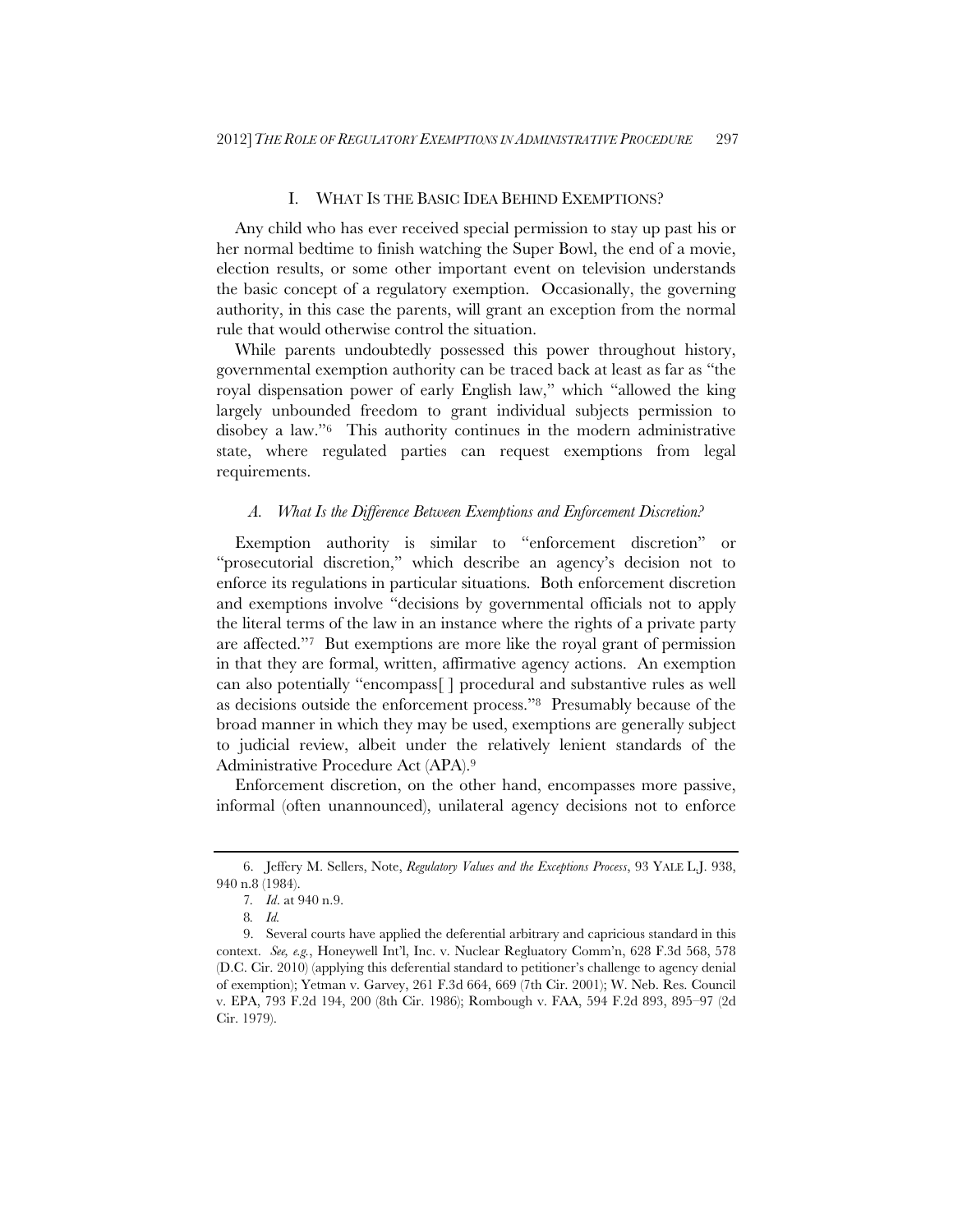existing regulations against private parties that are or could be violating them. Going back to the example of a child's bedtime, parents would exercise enforcement discretion by passively standing back and saying nothing when the child stays up past the normal bedtime. In the federal agency arena, this discretion has a more limited scope and an uncertain duration, as agency officials could change their minds at any moment and decide that the balancing of factors favors taking the delayed enforcement action.

Presumably for these reasons, along with the traditional prosecutorial discretion over law enforcement matters and the difficulty of evaluating an agency's priorities, chances of success, and available resources, the Supreme Court determined that an agency's exercise of enforcement discretion is, unlike its grant of exemptions, generally unreviewable by the courts.10 Potential exceptions to the unreviewability doctrine remain, however, for those situations where the "substantive statute has provided guidelines for the agency to follow in exercising its enforcement powers,"11 or where an "agency has 'consciously and expressly adopted a general policy' that is so extreme as to amount to an abdication of its statutory responsibilities."12

# *B. What Are the Bases for Exemptions?*

Some statutes provide explicit authority for exemptions,<sup>13</sup> but many others do not. Likewise, some regulations provide explicit authority for exemptions from the rules,<sup>14</sup> while other regulations do not.

Regardless of specific provisions in statutes and regulations, the Supreme Court has said that "an agency's authority to proceed in a complex area [of] regulation by means of rules of general application entails a concomitant authority to provide exemption procedures in order to allow for special circumstances."15 In fact, in one early case, the U.S. Court of Appeals for the D.C. Circuit suggested that agencies not only *may* but *must* provide exemptions from general rules in special circumstances.16 A few

<sup>10</sup>*. See* Heckler v. Chaney, 470 U.S. 821, 831–33 (1985).

<sup>11</sup>*. Id.* at 833.

<sup>12</sup>*. Id.* at 833 n.4.

<sup>13</sup>*. See, e.g.*, 30 U.S.C. § 811(c) (2006) (allowing for modification of any mandatory mining safety standard after a petition, investigation, and hearing).

<sup>14</sup>*. See, e.g.*, 10 C.F.R. § 50.12 (2011) (giving the Nuclear Regulatory Commission (NRC) power to grant exemptions upon its own initiative or following a petition).

<sup>15.</sup> United States v. Allegheny-Ludlum Steel Corp., 406 U.S. 742, 755 (1972).

<sup>16</sup>*. See* WAIT Radio v. FCC, 418 F.2d 1153, 1157 (D.C. Cir. 1969) ("The agency's discretion to proceed in difficult areas through general rules is intimately linked to the existence of a safety valve procedure for consideration of an application for exemption based on special circumstances. [Some cases warrant] serious consideration of meritorious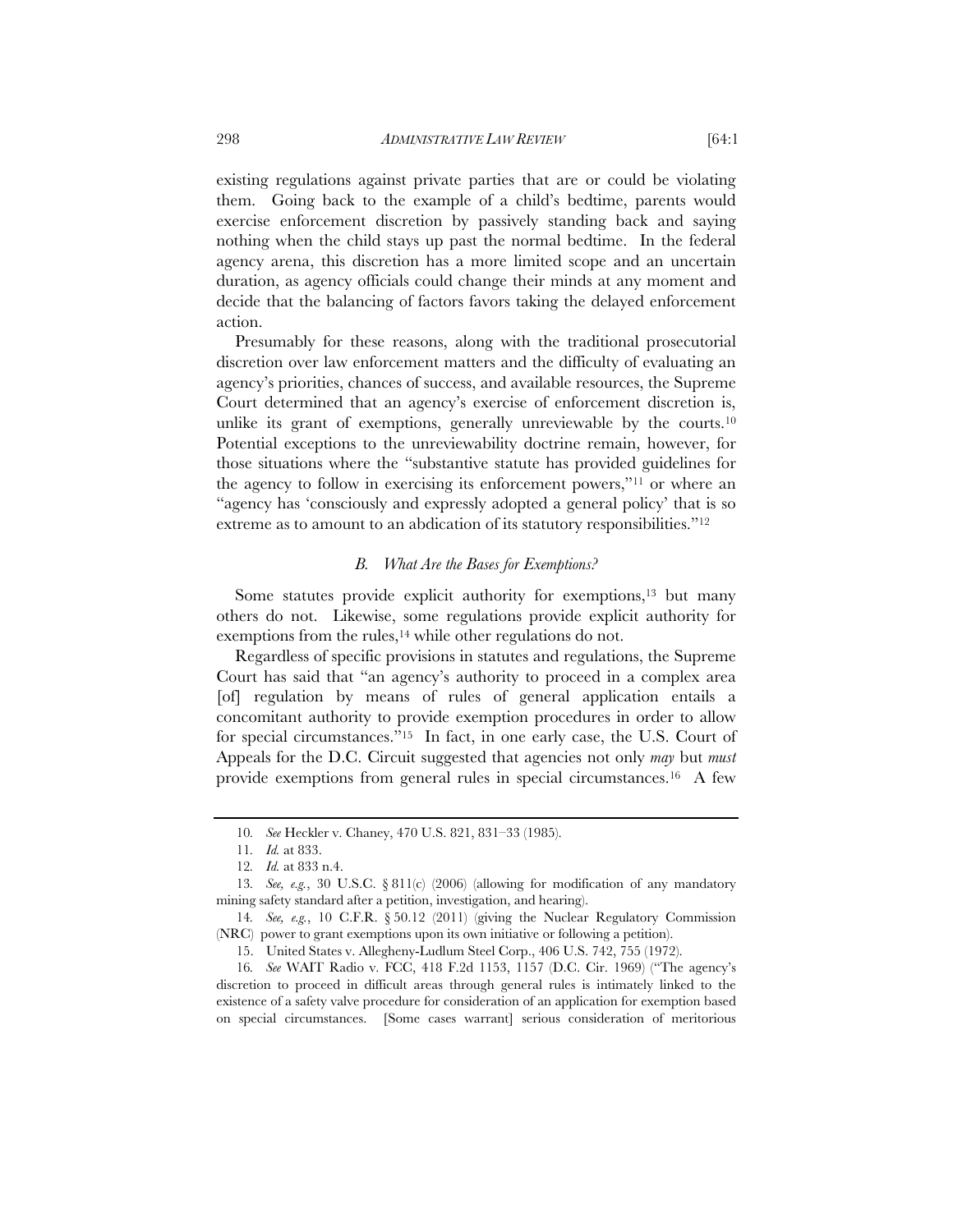more recent opinions, however, have implicitly disagreed with this earlier approach.17

While the Supreme Court later noted that Congress may explicitly restrain agencies from granting exemptions,18 lower courts affirmed that generally, "limited grounds for the creation of exemptions are inherent in the administrative process," and agencies may use "'equitable' discretion' . . . to afford case-by-case treatment—taking into account circumstances peculiar to individual parties in the application of a general rule . . . or even in appropriate cases to grant dispensation from the rule's operation."19 The courts have noted agencies' need for "flexibility," and recognize that exemptions "enhance[ ] the effective operation of the administrative process."20

# II. HOW DO EXEMPTIONS WORK UNDER THE ADMINISTRATIVE PROCEDURE ACT?

The APA defines and governs federal agency action. Therefore, the APA is the natural starting point in determining the nature of regulatory exemptions. Under the APA, an exemption is a form of "relief,"21 which is a type of final "agency action."22 Thus, an agency's decision on an exemption is reviewable in court.<sup>23</sup>

But what *kind* of final action is it? As the Department of Justice recognized shortly after the APA's enactment, "the entire Act is based upon a dichotomy between rule making and adjudication."24 The APA defines "rule" as "the whole or a part of an agency statement of general or particular applicability and future effect designed to implement, interpret,

applications for waiver, and a system where regulations are maintained inflexibly without any procedure for waiver poses legal difficulties.").

<sup>17</sup>*. See, e.g.*, Yetman v. Garvey, 261 F.3d 664, 679 (7th Cir. 2001) (holding that agencies have discretion to adopt inflexible no-exemption policies if they have good reasons for doing so); Starr v. FAA, 589 F.2d 307, 312 (7th Cir. 1979) (an agency's "no-exemption policy" is not necessarily unreasonable, and may be quite beneficial).

<sup>18.</sup> E.I. du Pont de Nemours & Co. v. Train, 430 U.S. 112 (1977).

<sup>19.</sup> Ala. Power Co. v. Costle, 636 F.2d 323, 357 (D.C. Cir. 1979); *see also* W. Neb. Res. Council v. EPA, 943 F.2d 867, 870 (8th Cir. 1991) (holding that "discretionary exemption mechanism[s] . . . 'are inherent in the administrative process'" (citing *Ala. Power Co.*, 636 F.2d at 357)).

<sup>20</sup>*. Ala. Power Co.*, 636 F.2d at 357.

<sup>21</sup>*.* 5 U.S.C. § 551(11).

<sup>22</sup>*. Id.* § 551(13).

<sup>23</sup>*. See id.* §§ 701–706.

<sup>24.</sup> U.S. DEP'T OF JUSTICE, ATTORNEY GENERAL'S MANUAL ON THE ADMINISTRATIVE PROCEDURE ACT 14 (1947) [hereinafter ATTORNEY GENERAL'S MANUAL].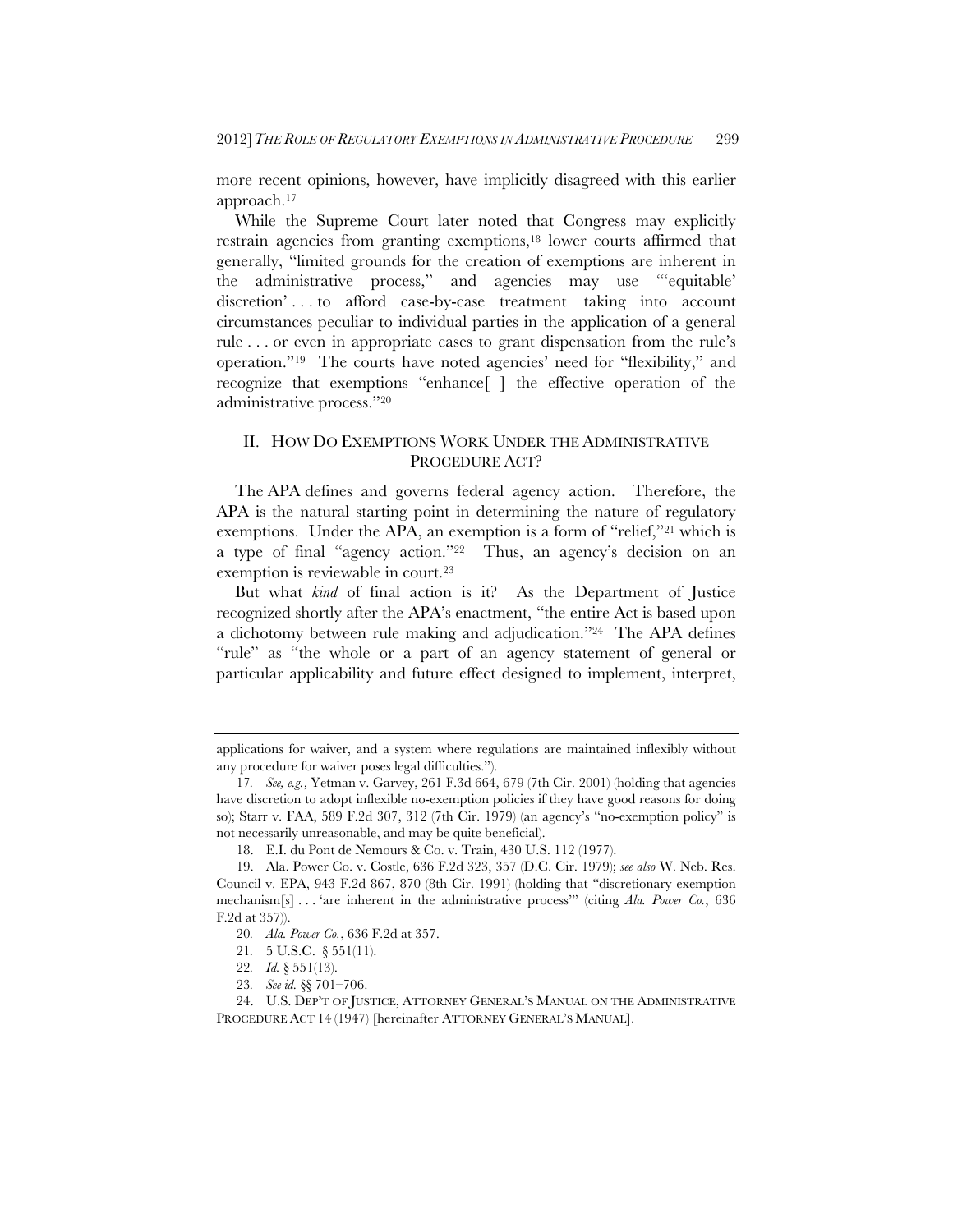or prescribe law or policy."25 The APA then defines "adjudication" as the "agency process for the formulation of an order."26 An "order" is defined as "the whole or a part of a final disposition, whether affirmative, negative, injunctive, or declaratory in form, of an agency in a matter other than rule making but including licensing."27

In addition, "licensing" is the "agency process respecting the grant, renewal, denial, revocation, suspension, annulment, withdrawal, limitation, amendment, modification, or conditioning of a license."28 Finally, a "license" is "the whole or a part of an agency permit, certificate, approval, registration, charter, membership, statutory exemption or other form of permission."29

It is thus clear that a statutory exemption is a license. But what is a statutory exemption? One federal district court interpreted this provision in passing to mean that where a statute explicitly grants an agency the power to issue exemptions from its requirements in specific cases, those exemptions are statutory exemptions falling under the APA's definition of a license.30 But no other federal judge has addressed the question, and it remains unsettled. Setting that odd construct aside, the APA definition's limitation to statutory exemptions does not clarify the wide category of regulatory exemptions—those exemptions granted by agencies exercising their inherent authority to make exceptions to general regulations. They are the focus of this Recent Development.

On the one hand, a regulatory exemption could be "an agency statement" of "particular applicability and future effect"; i.e., a rule.<sup>31</sup> But on the other hand, it could also be a "form of permission"; i.e., a license.<sup>32</sup> Or an exemption could be some other form of order.33

While some agencies published exemptions in the *Federal Register* between 1994 and 2011, the vast majority of exemptions were placed in the "Notices" section of the *Register*.34 The Notices section is limited by

33*. See supra* notes 26–27 and accompanying text.

34. A February 9, 2012, search at the Government Printing Office's online Federal Digital Systems database for all *Federal Register* "Actions" whose title included "exemption" showed 3,653 entries as "Notices" and only 37 "Rules and Regulations" or "Proposed Rules" entries, plus 342 "Unknown" entries. *See FDsys Advanced Search*, U.S. GOV'T

<sup>25. 5</sup> U.S.C. § 551(4).

<sup>26</sup>*. Id.* § 551(7).

<sup>27</sup>*. Id.* § 551(6).

<sup>28</sup>*. Id.* § 551(9).

<sup>29</sup>*. Id.* § 551(8).

<sup>30.</sup> Nuclear Data, Inc. v. Atomic Energy Comm'n, 344 F. Supp. 719, 724 (N.D. Ill. 1972).

<sup>31</sup>*. See supra* notes 24–25 and accompanying text.

<sup>32</sup>*. See supra* notes 28–29 and accompanying text.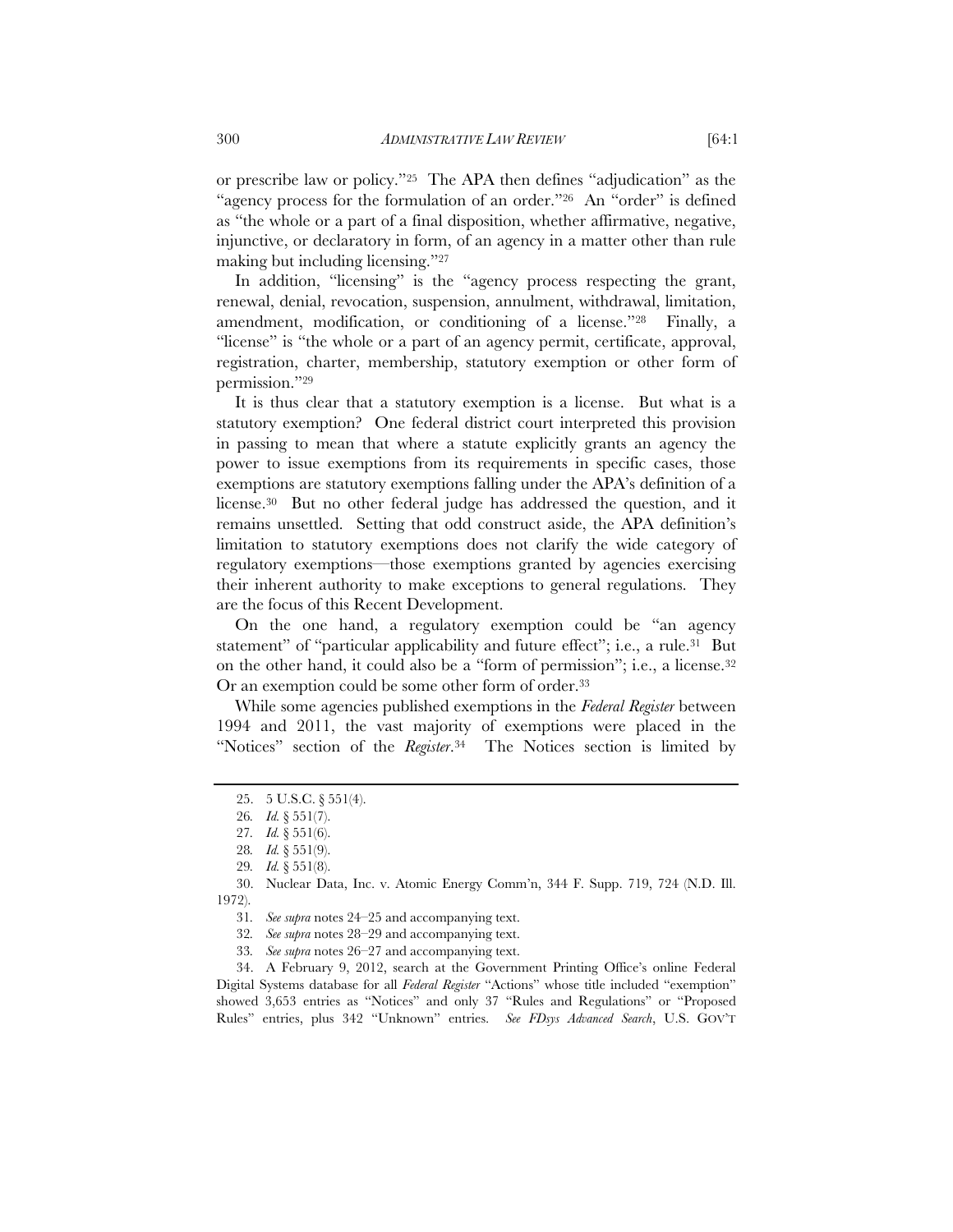regulation to "miscellaneous" documents and "information of public interest" not covered by the two "Rules" sections.<sup>35</sup> But the Rules sections, in turn, are limited to items that, if issued, "would have *general* applicability and legal effect."36 Moreover, the Office of the Federal Register itself advises that agencies place licenses along with any "orders or decisions affecting named parties" in the Notices section of the *Register*.37 Thus, exemptions issued as an order, license, or rule of *particular* applicability would all belong in the Notices section, and the *Federal Register* provides little assistance in distinguishing between them.

Administrative law experts, including the late Professor Kenneth Culp Davis, have also been stumped by the peculiar question of how to classify regulatory exemptions:

The same function may come within the Act's definition of rule making and also within the Act's definition of licensing. The disposition of an application to the [Department of Labor's] Wage and Hour Division for an exemption from wage and hour requirements is a rule, because it implements wage fixing for the future, and at the same time it is a license, which the Act defines as "any agency permit, ... approval, ... or other form of permission."38

Thus, an agency might refer to its regulatory exemptions as rules or it might wish to call them adjudicatory orders. While the Supreme Court long ago held that agencies are generally free to choose either rulemaking or adjudication to make policy,39 the agency's choice of labeling is not particularly helpful. The D.C. Circuit noted, "We doubt whether the [agency's] wrapping its finding in the mantle of an order can make it an order . . . and the label placed by the agency on its action is normally not conclusive."40 Similarly, where an order is labeled as a final rule, this "may

PRINTING OFFICE, http://www.gpo.gov/fdsys/search/advanced/advsearchpage.action (select "Federal Register" from Available Collections and "Add" it as the Selected Collection, then click "Add more search criteria" from the drop-down "Search in" menu; select "Action" and search for "exemption") (last visited Feb. 9, 2012).

<sup>35. 1</sup> C.F.R. § 5.9(d) (2011).

<sup>36.</sup> *Id.* § 5.9(b)–(c) (2011) (emphasis added).

<sup>37</sup>*. See* NAT'L ARCHIVES & RECORDS ADMIN., OFFICE OF THE FED. REGISTER, FEDERAL REGISTER DOCUMENT DRAFTING HANDBOOK § 3.1 (1998), http://www.archives.gov/federal-register/write/handbook/ddh.pdf.

<sup>38. 1</sup> KENNETH CULP DAVIS, ADMINISTRATIVE LAW TREATISE § 5.02 (1958) (alterations in original).

<sup>39</sup>*. See* SEC v. Chenery Corp., 332 U.S. 194, 202–03 (1947) (discussing how agencies must employ flexibility in assessing each case on its own and deciding if rulemaking or adjudication is the proper avenue).

<sup>40.</sup> Sea-Land Serv., Inc. v. DOT, 137 F.3d 640, 647 (D.C. Cir. 1998) (citing Columbia Broad. Sys., Inc. v. United States, 316 U.S. 407, 416 (1942)).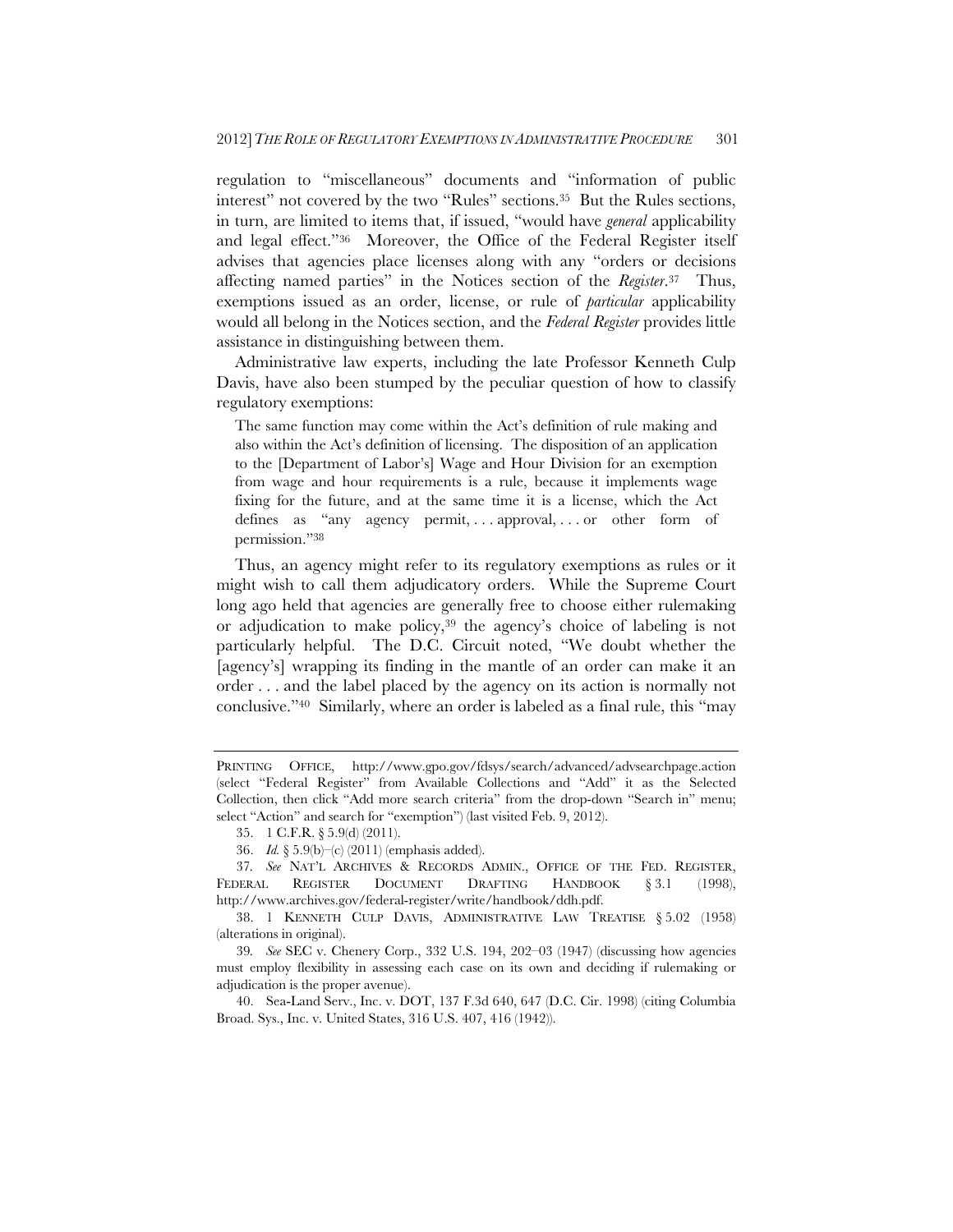reveal something about the care taken in writing headings . . . but does not alter the clearly adjudicatory nature of the Order itself."41

#### III. WHY DO WE CARE?

In the child's case, how do we classify the permission to stay up late? Is it just like any other day-to-day parental directive (analogous to an informal adjudicatory order)? Is it better seen as a special, one-time-only permission to ignore the normal bedtime rule (a license)? Or do we understand it as, in effect, a new bedtime, at least in limited circumstances, allowing the child to ignore the normal bedtime whenever a special program is on (a rule)?

Perhaps the distinction does not matter in a child's case. But it can make a difference in the modern administrative state. One year after the APA's passage, the Department of Justice recognized that it "prescribes radically different procedures for rule making and adjudication. Accordingly, the proper classification of agency proceedings as rule making or adjudication is of fundamental importance."42

For example, agencies must publish notice and take comments before finalizing rulemaking,<sup>43</sup> while informal adjudication can be a much less formal process. Though substantially pared down, informal rulemaking can be even more procedurally fastidious than informal adjudication.<sup>44</sup>

Rulemaking is also "typically open to any interested member of the public," while potential intervenors in adjudicatory proceedings must often demonstrate some form of standing before they can participate.45

On the other hand, rulemaking is a legislative process, during which an agency, like Congress,

may act on the basis of data contained in its own files, on information informally gained by members of the body, on its own expertise, or on its own views or opinions. It is not necessary for the regulatory agency to cause to be submitted at hearings evidence that would support its rule-making decisions.46

The nature of judicial review of an agency's decision on an exemption may also depend on its characterization as rulemaking or adjudication. For instance, the federal courts of appeal have exclusive jurisdiction only over

<sup>41.</sup> Goodman v. FCC, 182 F.3d 987, 994 (D.C. Cir. 1999).

<sup>42.</sup> ATTORNEY GENERAL'S MANUAL, *supra* note 24, at 12.

<sup>43.</sup> Administrative Procedure Act (APA), 5 U.S.C. § 553(b)–(c) (2006).

<sup>44.</sup> Gordon G. Young, *Judicial Review of Informal Agency Action on the Fiftieth Anniversary of the APA: The Alleged Demise and Actual Status of* Overton Park*'s Requirement of Judicial Review "On* 

*the Record"*, 10 ADMIN. L.J. AM. U. 179, 205 (1996).

<sup>45.</sup> *Goodman*, 182 F.3d at 994 (citing 1 KENNETH CULP DAVIS & RICHARD J. PIERCE, JR., ADMINISTRATIVE LAW TREATISE § 6.7 (3d ed. 1994)).

<sup>46.</sup> Flying Tiger Line, Inc. v. Boyd, 244 F. Supp. 889, 892 (D.D.C. 1965).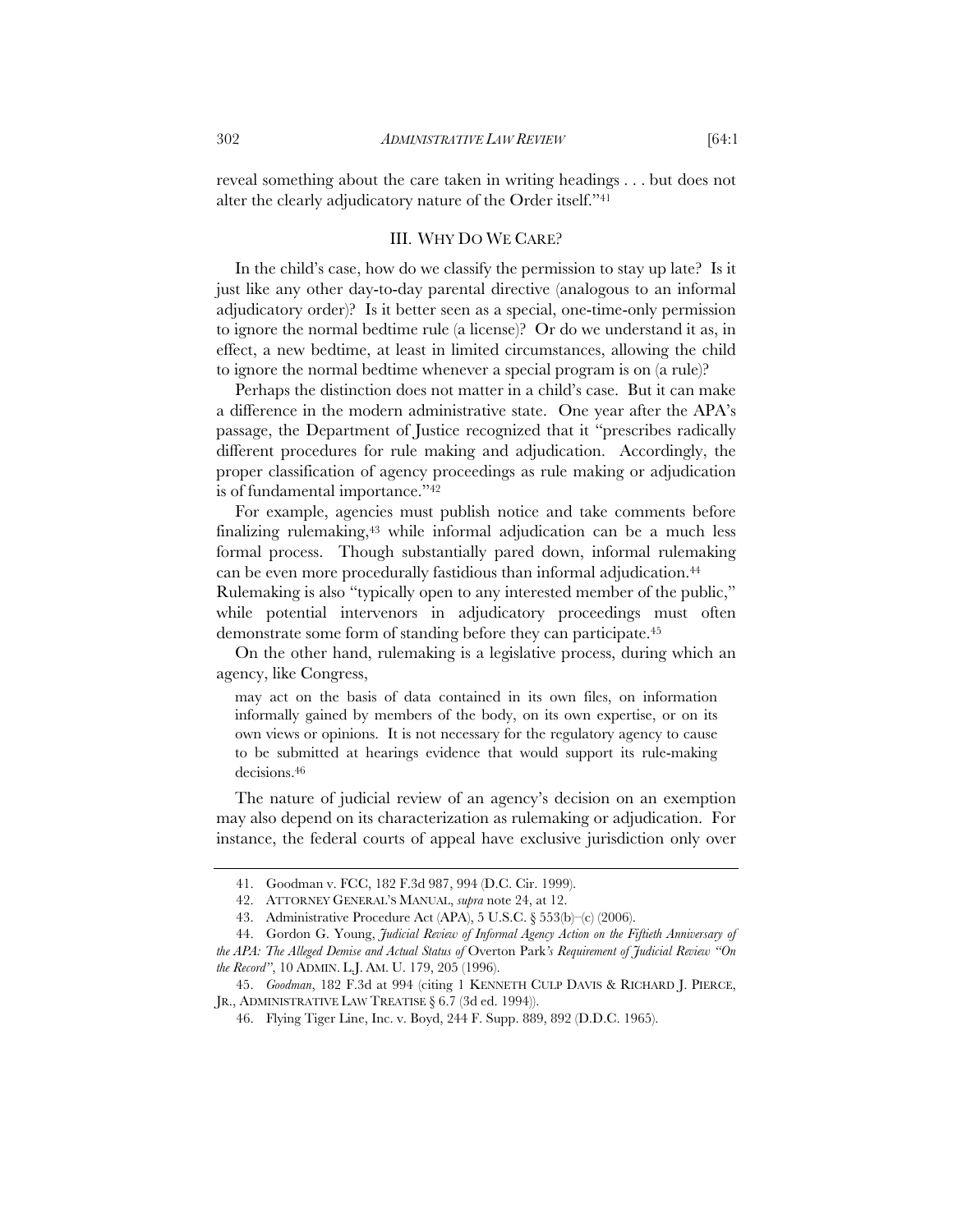certain "final orders" of some agencies.47 Thus, in a recent case, the Second Circuit held that it lacked jurisdiction over a challenge to an exemption issued by the Nuclear Regulatory Commission (NRC).48 Therefore, it can make a difference whether regulatory exemptions are rules, orders, licenses, or something else under the APA.

The proper classification of regulatory exemptions also matters because it gives guidance to agencies in drafting rules. For example, if regulatory exemptions are classified as separate, particularized rules that must go through the notice-and-comment process, then agencies may need to be even more careful in how they word their regulations. More specific standards could lead to a need for more exemptions to counter unforeseen circumstances, while broader, more generic standards could obviate this problem.

# IV. ARE EXEMPTIONS "RULES"?

As noted previously, the APA definition of adjudication is "largely a residual one"49—agency action other than rulemaking. "Thus, in determining whether a particular agency function is rule making or adjudication, the first rule of construction is to determine whether it falls within the more affirmative and specific definition of 'rule' in [the APA]; if not, it is adjudication."50

The eminent Professor Davis is not the only scholar who has suggested that an exemption may be a rule. For example, a recent treatise agreed that the "creation of an exception or waiver of a requirement may itself be a rule, as it has prospective effect to a group of regulated persons."51

Testimony in a fairly recent congressional hearing also addressed the subject of "waivers from existing statutes and regulations," asking, "Is it rulemaking or adjudication?"52 The question remains unsettled.

<sup>47</sup>*. See* 28 U.S.C. § 2342 (2006) (giving the courts of appeals exclusive jurisdiction over orders issued by the Federal Communications Commission, the NRC, and the Secretary of Agriculture). *But see* Citizens Awareness Network, Inc. v. United States, 391 F.3d 338, 345– 47 (1st Cir. 2004) (holding that, in light of 42 U.S.C.  $\S 2239(a)(1)(A) \& (b)(1)$  and the Supreme Court's decision in *Florida Power & Light Co. v. Lorion*, 470 U.S. 729 (1985), "final orders" also encompass some final NRC rules).

<sup>48</sup>*. See* Brodsky v. NRC, 578 F.3d 175, 182 (2d Cir. 2009).

<sup>49.</sup> ATTORNEY GENERAL'S MANUAL, *supra* note 24, at 13.

<sup>50.</sup> Robert W. Ginnane, "*Rule Making,*" "*Adjudication,*" *and Exemptions Under the Administrative Procedure Act*, 95 U. PA. L. REV. 621, 623 (1947).

<sup>51.</sup> JAMES T. O'REILLY, ADMINISTRATIVE RULEMAKING § 12:9 (2d ed. 2011).

<sup>52</sup>*. Administrative Law, Process and Procedure Project: Hearing Before the Subcomm. on Commercial and Admin. Law of the H. Comm. on the Judiciary*, 109th Cong. 71 (2005) (statement of Jeffrey S. Lubbers, Fellow in Law and Government Program, American University Washington College of Law).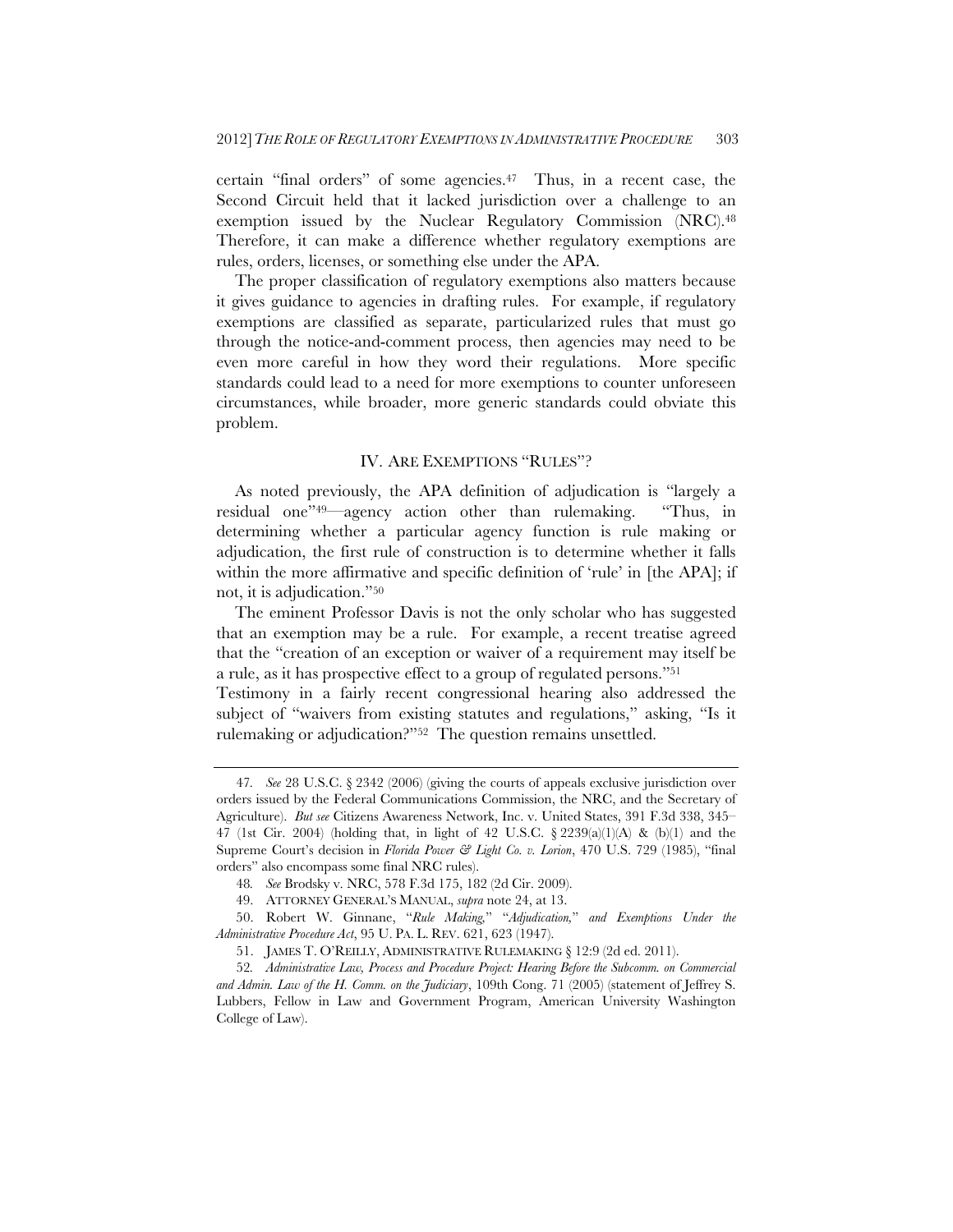The debate focuses on the term *particular applicability* in the APA definition of a rule,53 which was added to the APA definition of rule late in the process of drafting the APA.54 As a footnote in a committee report explained, the phrase was added "in order to avoid controversy and assure coverage of rule making addressed to named persons," and thus, "the definition of 'rule' ended up with the entire emphasis on 'future effect.'"55

Although unstated, the particular applicability language could also apply beyond rules addressed to named *persons* to include rules directed at very narrow, specific (or particular) events, companies, or facilities.<sup>56</sup> In this sense, "the issuance of a waiver or an exception simply represents . . . promulgation of a rule applicable to a category of one entity."57 On the other hand, a rule can probably "be considered to be of 'general applicability' even though it is directly applicable to a class which consists of only one or a few persons if the class is open in the sense that in the future the number of members of the class may be increased."58

While some would argue that an agency proceeding focused on a named person or facility seems more in line with the common understanding of adjudication, such proceedings can also be characterized and conducted as rulemaking. As described by the U.S. Court of Appeals for the First Circuit, "what is otherwise rule making does not become adjudication merely because it applies only to particular parties or to a particular situation."59 Likewise, the number of parties involved "is not conclusive on the question" of whether a proceeding is rulemaking or adjudication. $60$ "Just as a class action can encompass the claims of a large group of plaintiffs without thereby becoming a legislative proceeding, an adjudication can affect a large group of individuals without becoming a rulemaking."61

<sup>53. 5</sup> U.S.C. § 551(4) (2006).

<sup>54</sup>*. See* Ginnane, *supra* note 50, at 626–27 (discussing the decision to change the language of the definition of *rule*).

<sup>55</sup>*. Id.* at 626 (citing H.R. REP. NO. 79-1980, at 49 (1946)).

<sup>56</sup>*. See, e.g.*, 10 C.F.R. § 63.1 (2011) (stating that the NRC's rules at 10 C.F.R. Part 63 apply only to the Department of Energy's application to construct and operate a high-level radioactive waste repository at Yucca Mountain, Nevada).

<sup>57.</sup> SIDNEY A. SHAPIRO & ROBERT L. GLICKSMAN, RISK REGULATION AT RISK: RESTORING A PRAGMATIC APPROACH 161 (2003).

<sup>58.</sup> Statement of the Administrative Conference on ABA Resolution No.1 Proposing to Amend the Definition of "Rule" in the Administrative Procedure Act, 1 C.F.R. § 310.3(a) (1975) ("Thus, for example, smoke emission standards for a particular area are of general applicability even though at the time of their issuance they may, as a practical matter, be applicable to only one plant.").

<sup>59.</sup> Law Motor Freight, Inc. v. Civil Aeronautics Bd., 364 F.2d 139, 143 n.4 (1st Cir. 1966) (citing DAVIS, *supra* note 38, § 5.02).

<sup>60.</sup> Anaconda Co. v. Ruckelshaus, 482 F.2d 1301, 1306 (10th Cir. 1973).

<sup>61.</sup> Goodman v. FCC, 182 F.3d 987, 994 (D.C. Cir. 1999) (citing NLRB v. Bell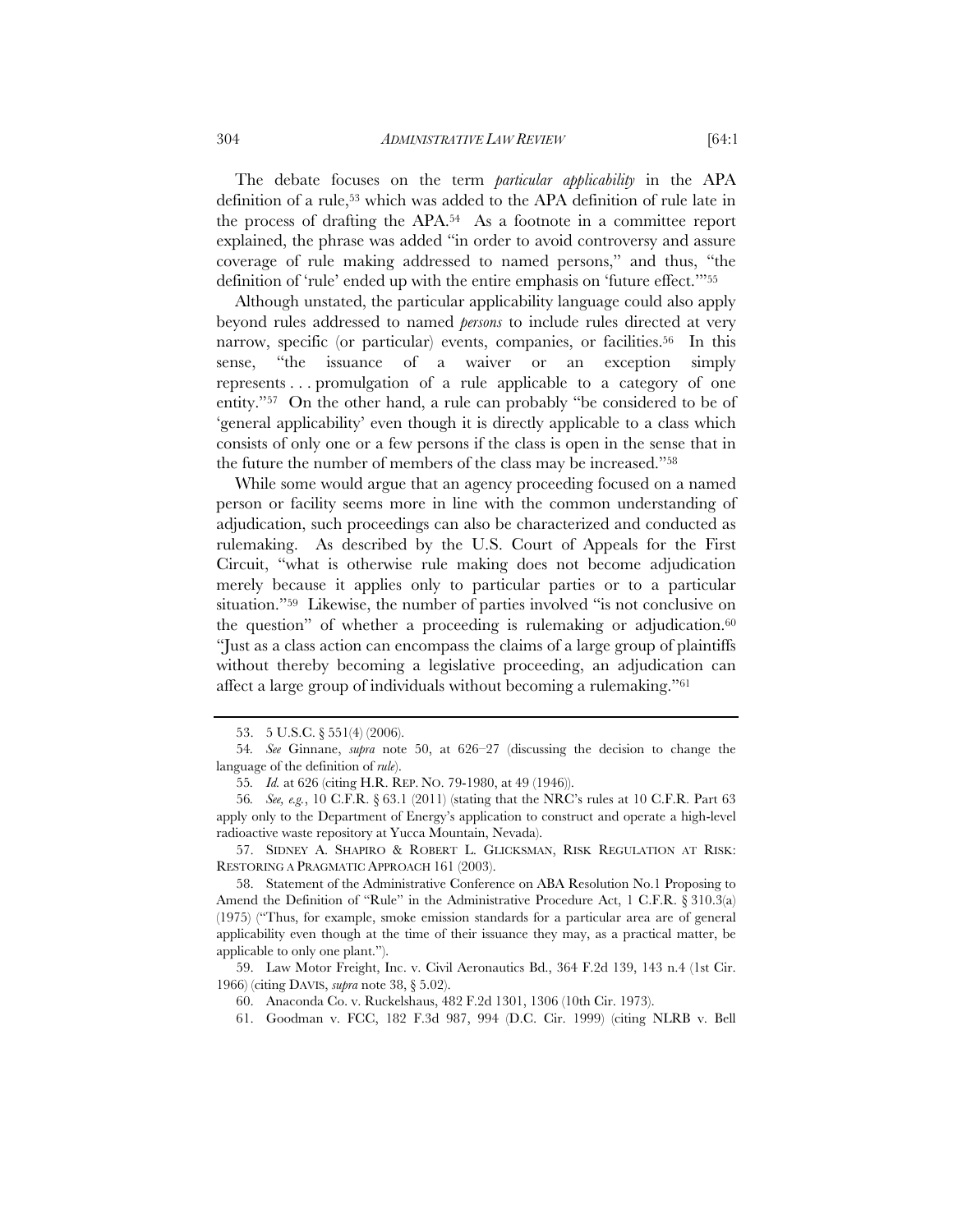Admittedly, courts and scholars have struggled with the "particular applicability" language in the APA's definition of *rule*.62 For example, then-Professor Antonin Scalia disparagingly remarked that "it is generally acknowledged that the only responsible judicial attitude toward this central APA definition is one of benign disregard."63 Most commentators therefore focus on other distinctions between rules and adjudications.

The House Committee on the Judiciary attempted to summarize the difference as follows: "'Rules' formally prescribe a course of conduct for the future rather than pronounce past or existing rights or liabilities," while "licenses involve a pronouncement of present rights of named parties although they may also prescribe terms and conditions for future observance."64

Representative Francis Walter was Chairman of the House Committee on the Judiciary during the drafting of the APA. He also attempted to explain the difference between adjudication and rulemaking, stating that rules "in form or effect are like the statutes of the Congress," while adjudications are "those familiar situations in which an officer or agency determines the particular case just as, in other fields of law, the courts determine cases."65 The Supreme Court likewise noted a "distinction in administrative law between proceedings for the purpose of promulgating policy-type rules or standards . . . and proceedings designed to adjudicate . . . particular cases."66

But this conception of administrative rulemaking as a procedure used to determine policy questions while adjudication decides individual cases is not rooted in the text of the APA and has not always withstood Supreme Court scrutiny. One year later, the Court clarified that agencies are "not precluded from announcing new principles in an adjudicative proceeding."67 In an earlier case, the Court also announced, "Adjudicated cases may . . . serve as vehicles for the formulation of agency policies, which are applied and announced therein. They generally provide a guide to action that the agency may be expected to take in future cases."68

Aerospace Co., 416 U.S. 267, 292 (1974)).

<sup>62</sup>*. See* Ronald M. Levin, *The Case for (Finally) Fixing the APA's Definition of "Rule"*, 56 ADMIN. L. REV. 1077, 1078–79 (2004) (noting how some have focused on "future use" language with regard to the use of "particular applicability" and this has caused confusion).

<sup>63.</sup> Antonin Scalia, Vermont Yankee*: The APA, the D.C. Circuit, and the Supreme Court*, 1978 SUP. CT. REV. 345, 383.

<sup>64.</sup> H.R. REP. NO. 79-1980, at 20 (1946).

<sup>65. 92</sup> CONG. REC. 5648 (1946) (statement of Rep. Walter).

<sup>66.</sup> United States v. Fla. E. Coast Ry. Co., 410 U.S. 224, 245 (1973).

<sup>67.</sup> NLRB v. Bell Aerospace Co., 416 U.S. 267, 294 (1974).

<sup>68.</sup> NLRB v. Wyman-Gordon Co., 394 U.S. 759, 765–66 (1969).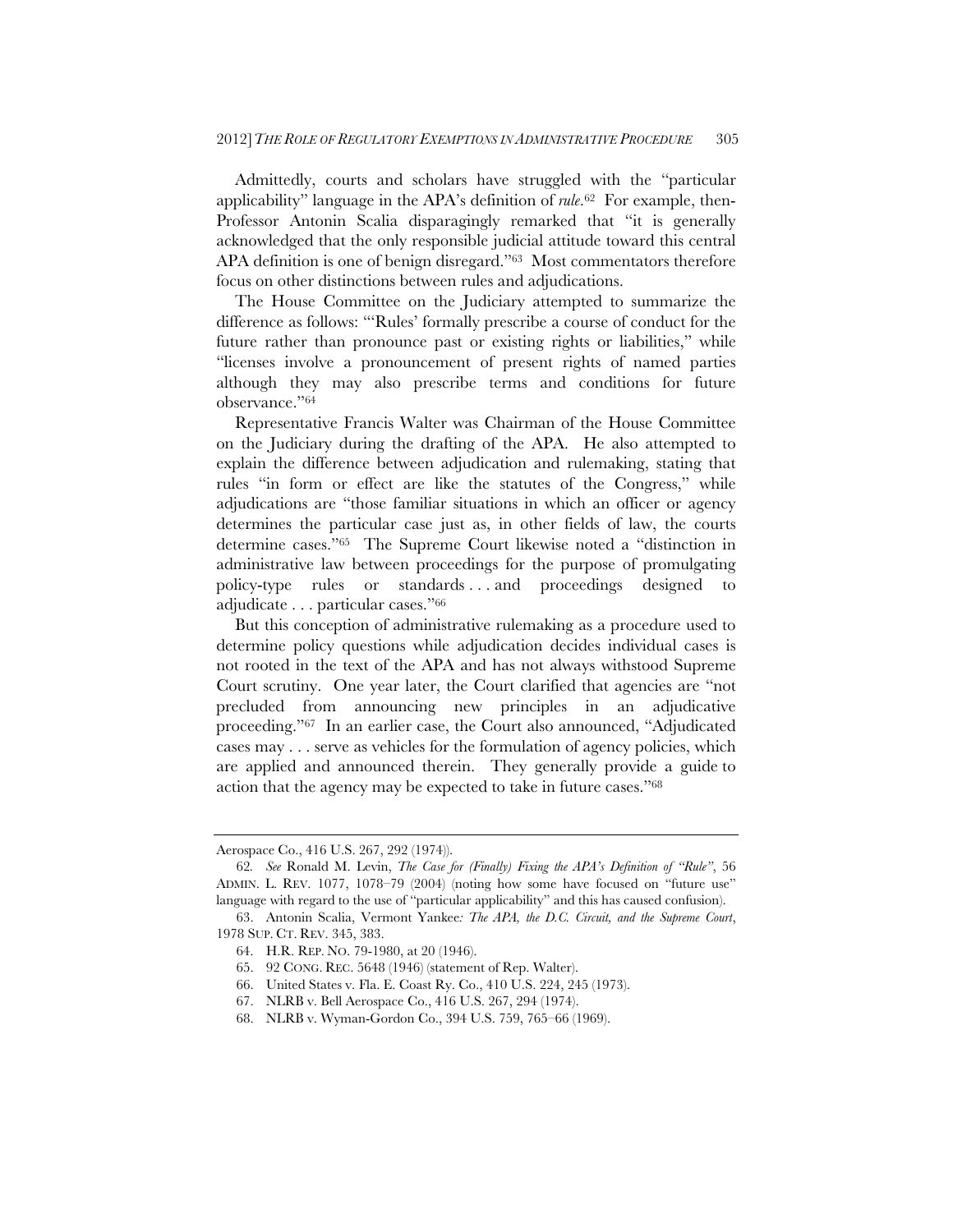Attorney General (and later Supreme Court Justice) Tom Clark attempted to clarify the difference between rulemaking and adjudication by explaining

Proceedings are classed as rule making under [the APA] . . . because they involve subject matter demanding judgments based on technical knowledge and experience. . . . In many instances of adjudication, on the other hand, the accusatory element is strong, and individual compliance or behavior is challenged . . . .69

 Adjudications are more "concerned with the determination of past and present rights and liabilities," such as "a decision as to whether past conduct was unlawful," or a "determination of a person's right to benefits under existing law."70 In such proceedings, parties often fiercely dispute issues of fact.71 Finally, an early scholar, also a member of the Assistant Solicitor General's office, remarked, "In rule making, disciplinary or accusatory elements are absent," and "the purpose of the proceeding" is "to determine future policy."72

These early opinions indicate that rules were intended to pronounce future rights, based on policy decisions and broad technical knowledge and experience. Adjudications were meant to be more individualized, factbased proceedings, determining past or present rights. Still, as the House Committee on the Judiciary admitted, licenses also prescribe future rights, so there is some potential overlap between rules and certain orders, particularly licenses. Exemptions tend to be individualized, fact-specific proceedings that focus on future rights. So perhaps exemptions can be *either* rulemaking or adjudication.

Although the plain text of the APA's definition section does not provide a compelling answer, one can look deeper into the statute for guidance. For example, the definition of *rulemaking* describes loosened publication requirements for "a substantive rule which grants or recognizes an exemption or relieves a restriction."73 Further, the Attorney General stated that substantive rules are those "rules, other than organizational or procedural" that are "issued by an agency pursuant to statutory authority and which implement the statute . . . . Such rules have the force and effect of law."74 Thus, substantive rules, as opposed to interpretive rules, have

<sup>69.</sup> SEN. REP. NO. 79-752, at 39 (1945) (statement of Tom C. Clar, Att'y Gen., appendix).

<sup>70.</sup> ATTORNEY GENERAL'S MANUAL, *supra* note 24, at 14–15.

<sup>71</sup>*. Id.* at 15.

<sup>72.</sup> Ginnane, *supra* note 50, at 630.

<sup>73.</sup> APA, 5 U.S.C. § 553(d)(1) (2006).

<sup>74.</sup> ATTORNEY GENERAL'S MANUAL, *supra* note 24, at 30 n.3. The Manual also contrasts substantive rules with "interpretative rules" that "advise the public of the agency's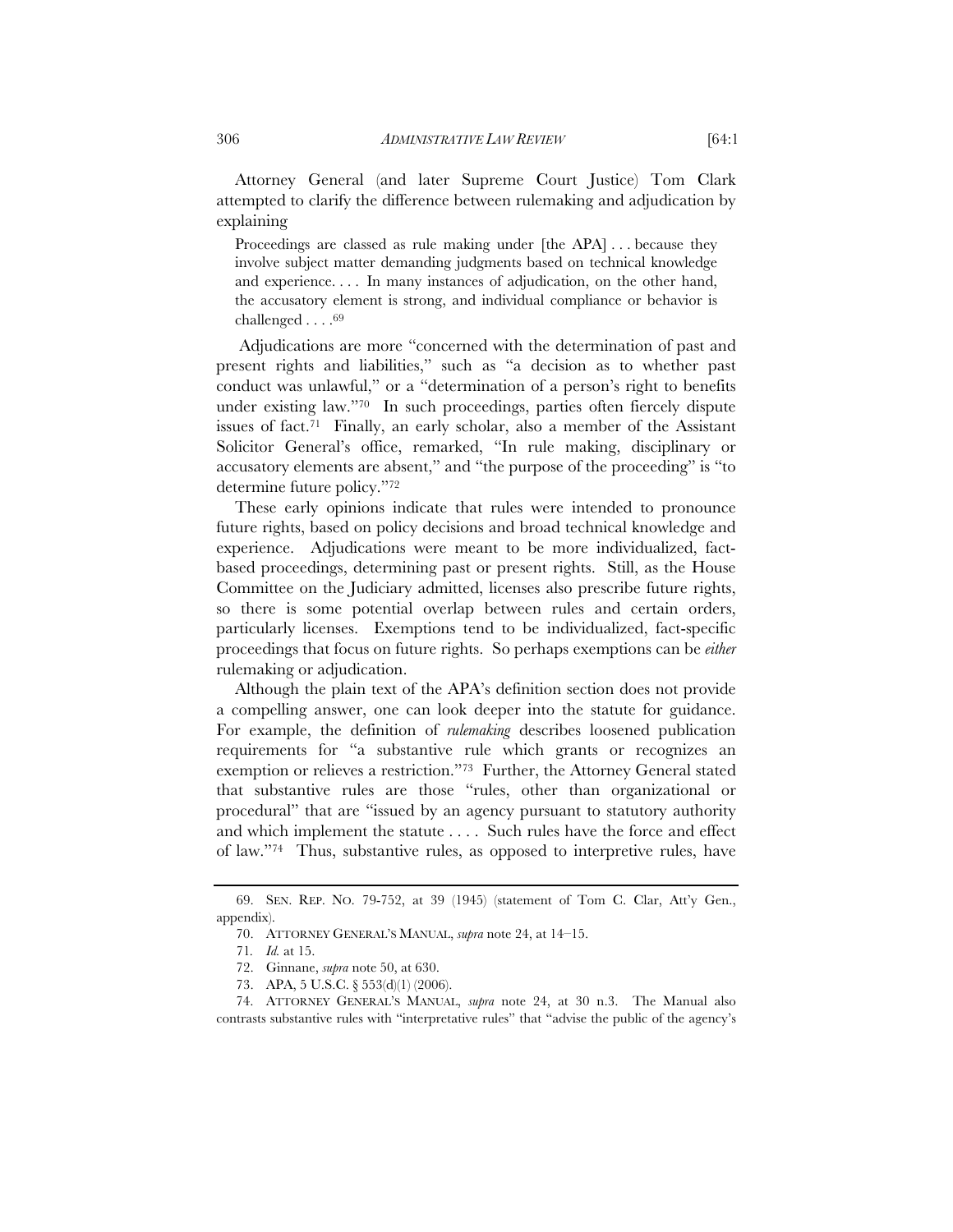binding legal effect.<sup>75</sup> Any exemption would be an action with legal effect, allowing the recipient not to comply with particular regulatory requirements.

Considering its definition of rule and the above-noted loose publication requirement, the APA clearly implies that an agency may grant an exemption through a rulemaking. The Attorney General also stated that there may be rules "granting or recognizing [an] exemption."76 A contemporary scholar stated that the publication section referred to "an agency 'rule' which results in permitting or authorizing a person to do something which he would otherwise be prohibited from doing by a statute or by some other rule,"77 indicating that the APA drafters' definition of an exemption was likely quite similar to the current understanding.

Federal courts have also concluded that agencies may grant exemptions through rulemaking. For example, in *Hou Ching Chow v. Attorney General*,78 the court held that a rule granted an exemption under the publication subsection.<sup>79</sup> In *Capitol Airways, Inc. v. Civil Aeronautics Board*,<sup>80</sup> the D.C. Circuit recognized agencies' authority to issue "blanket exemptions" from existing regulations through rulemaking.81 The Civil Aeronautics Board even promulgated rules for granting exemptions that said, "Proceedings for the issuance of exemptions by regulation shall remain subject to the provisions governing rule making."82

The cases and provisions show that some exemptions may be and have been granted through rulemaking. Current regulations also include some exemptions issued by rule, such as broad exemptions from the NRC's otherwise-applicable fee rules for regulated entities.83

By contrast, many exemptions are granted outside of rulemaking. For example, the NRC found that where existing regulations explicitly authorized exemptions, any exemptions granted pursuant to that scheme were not new, particularized rulemakings, but were rather part of the

- 76. ATTORNEY GENERAL'S MANUAL, *supra* note 24, at 35–36.
- 77. Ginnane, *supra* note 50, at 634.
- 78. 362 F. Supp. 1288 (D.D.C. 1973).
- 79*. Id.* at 1292.
- 80. 292 F.2d 755 (D.C. Cir. 1961).
- 81*. Id.* at 757–58.
- 82*. See* 14 C.F.R. § 302.400 (1964).
- 83. 10 C.F.R. §§ 170.11(a) (2010).

construction of the statutes and rules which it administers," and "statements of policy" that "advise the public prospectively of the manner in which the agency proposes to exercise a discretionary power." *Id.* 

<sup>75</sup>*. See* Am. Mining Cong. v. Mine Safety & Health Admin., 995 F.2d 1106, 1108–09 (D.C. Cir. 1993).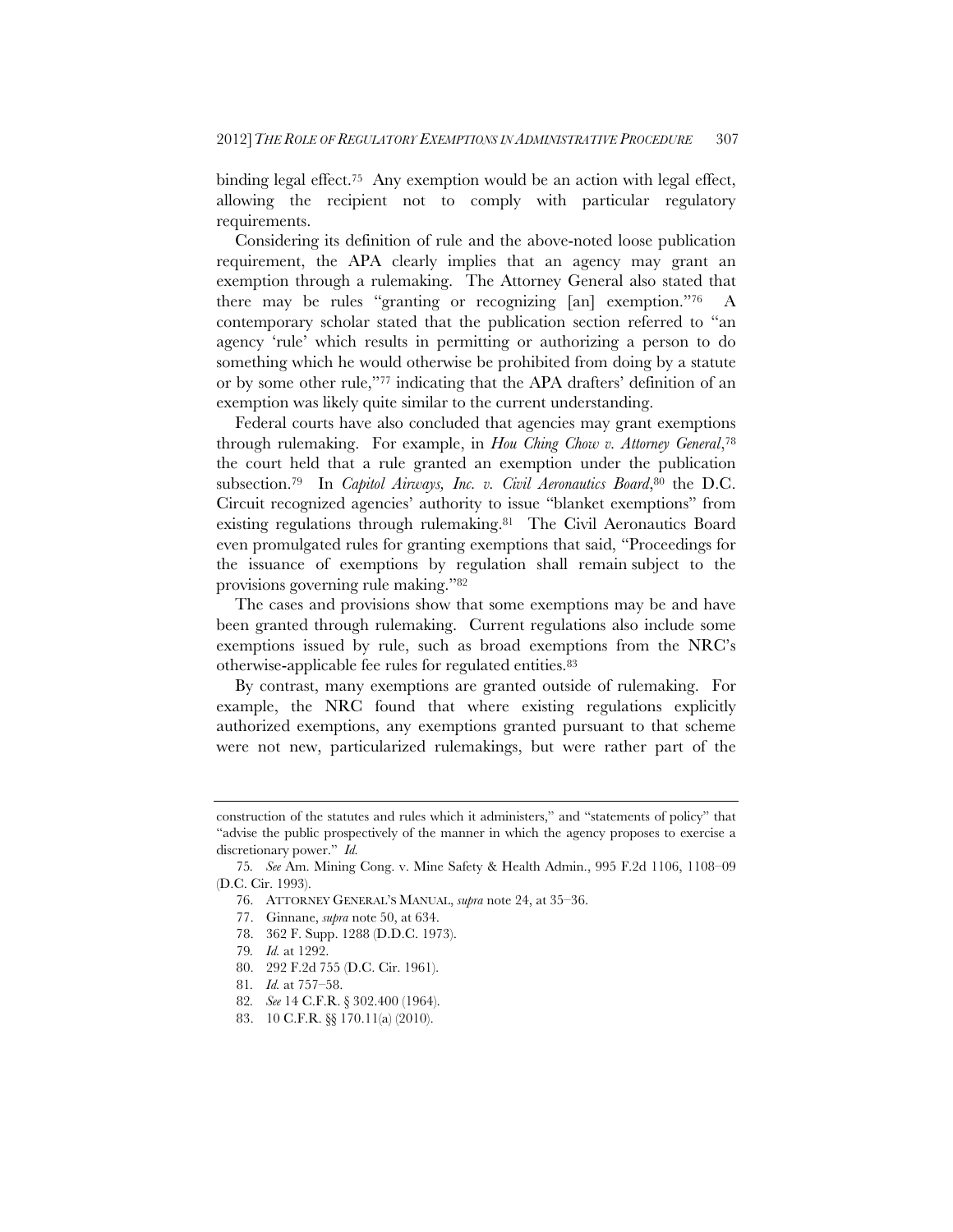existing regulatory scheme.84 In another case, the Eighth Circuit held that an agency's issuance of a minor exemption from regulatory requirements was explicitly not an exercise of rulemaking authority.85

The minor exemption language ties back to the special circumstances terminology used by the Supreme Court when it authorized regulatory exemptions.86 Perhaps an agency that issues numerous exemptions from its regulations, absent special circumstances, may be engaging in rulemaking or at the least risking a suit alleging that it has unlawfully "'consciously and expressly adopted a general policy' that is so extreme as to amount to an abdication of its statutory responsibilities."87

As the NRC noted, generally "regulatory policy . . . is developed through the rulemaking process without expecting a need for large numbers of exemptions," and it would "exercise its discretion to limit exemptions in any particular area if the 'exceptions' to the rule threaten to erode the rule itself."88 Exemptions should be based on a "need for *unusual* relief from a rule due to a situation not contemplated when that rule was promulgated."89 Limited numbers of exemptions issued in unusual circumstances should not require rulemaking.

In some cases, however, large numbers of "exemptions can serve as warning signals that a particular rule may need to be revised" through rulemaking.90 While "[t]he grant of limited exemptions to a limited number of [applicants]...does not pose any special problems," the "repeated issuance of a large number of exemptions which, considered

<sup>84</sup>*. See* Commonwealth Edison Co. (Zion Nuclear Power Station, Units 1 and 2), 51 N.R.C. 90, 97 n.8 (2000) ("Both the provision authorizing the exemption and the regulation from which the exemption has been granted are part of the same regulatory scheme . . . referred to in the facility license and which [the licensee and exemption applicant] continues to have a duty to follow. Thus, the license and the regulations anticipate exemptions—which may be granted without amending the license or modifying the regulations.").

<sup>85.</sup> W. Neb. Res. Council v. EPA, 943 F.2d 867, 872 (8th Cir. 1991) (citing W. Neb. Res. Council v. EPA, 793 F.2d 194, 199–200 (8th Cir. 1986)).

<sup>86</sup>*. See* United States v. Allegheny-Ludlum Steel Corp., 406 U.S. 742, 755 (1972).

<sup>87.</sup> Heckler v. Chaney, 470 U.S. 821, 833 n.4 (1985). *But see* Block v. SEC, 50 F.3d 1078, 1084 (D.C. Cir. 1995) (suggesting that an agency's decision to grant exemptions from regulations rather than take enforcement actions in response to noncompliance is not an abdication of responsibility where interested parties may submit written comments advising the agency to deny exemption requests, and where the agency has recently denied at least one exemption request).

<sup>88.</sup> Specific Exemptions; Clarification of Standards, 50 Fed. Reg. 50,764, 50,765 (Dec. 12, 1985) (codified at 10 C.F.R. pt. 50).

<sup>89.</sup> U.S. Dep't of Energy (Clinch River Breeder Reactor Plant), 17 N.R.C. 1, 4 (1983) (emphasis added).

<sup>90.</sup> Specific Exemptions; Clarification of Standards, 50 Fed. Reg. at 50,765.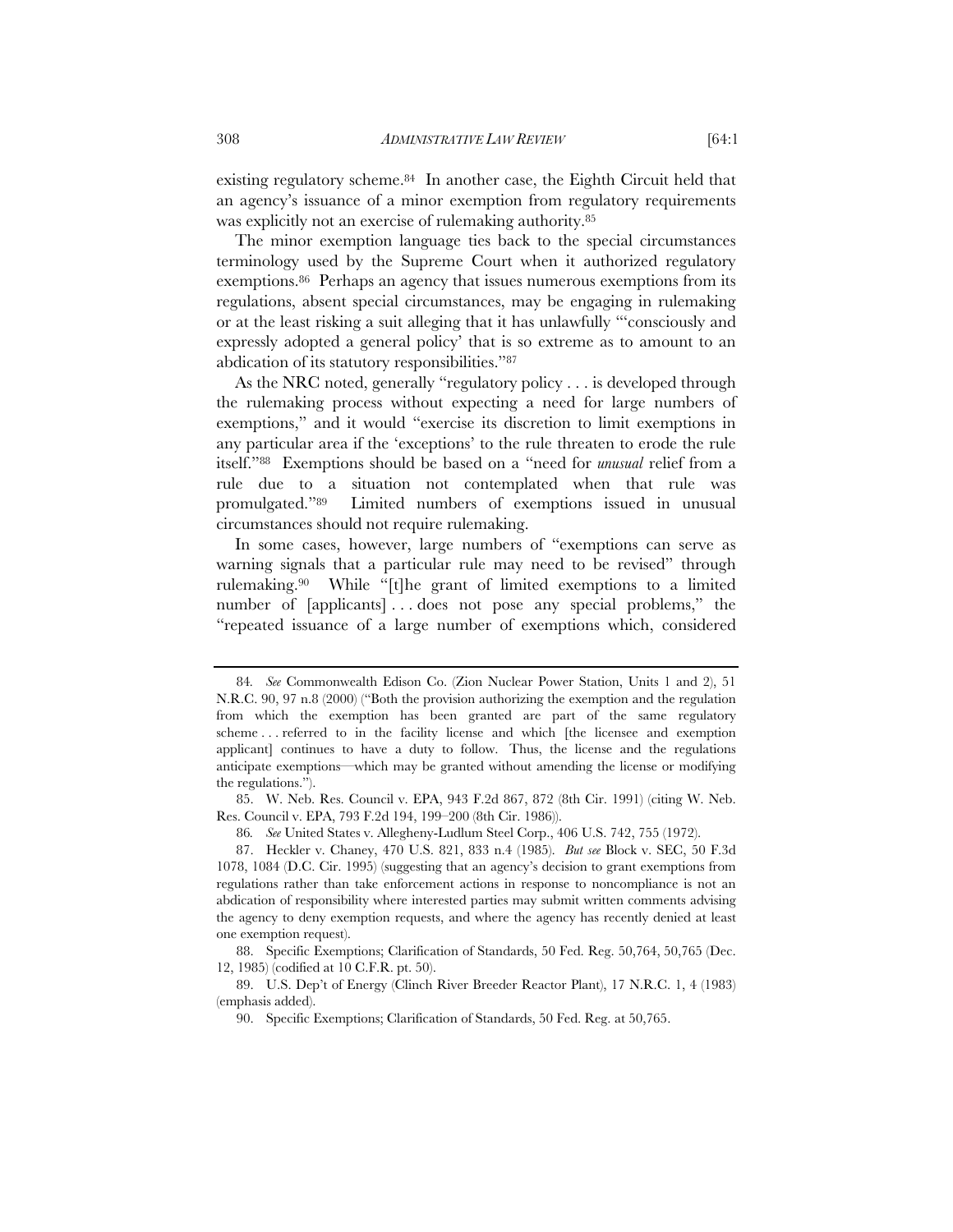together, represent a fundamental alteration of the conceptual nature of the licensing basis, to more than a limited number of plants essentially constitutes a generic change to the regulatory requirements."91 These "generic changes should be adopted through rulemaking, rather than the case-by-case approach inherent in the regulatory approach embodied in the issuance of exemptions."92 Likewise, "the granting of a large number of exemptions to a single plant, should not be so extensive that the validity of the original license is called into question."93

In at least one case, a federal court has found that excessive use of exemptions amounts to rulemaking; in *Delta Air Lines*, the court confronted a situation where the Federal Aviation Administration granted about 35% of between 800 and 900 yearly applications for an exemption from a specific set of regulatory requirements.<sup>94</sup> The court reasoned, "Under 5 U.S.C. § 553(b), any proposed change in the Regulations must be published in the Federal Register so that the public can be given the opportunity to comment on the proposed change."95 The court warned that agencies may not attempt to "effectively amend[ ] the Regulations by issuing *pro forma*  exemptions."96 Likewise, the D.C. Circuit recognized a difference between issuing targeted individual exemptions through adjudicatory orders and blanket exemptions from existing regulations through rulemaking.97 In the latter cases, where an agency issues numerous, permanent, or unusually broad exemptions, it crosses the line into rulemaking.

Scholars have agreed that problems arise when exemptions are used to devise law or policy instead of simply creating an exception to existing law.98 In these cases, "the rule making process is subverted by ad hoc agency decisions."99 After all, "The Administrative Procedure Act was adopted to provide . . . that administrative policies affecting individual

<sup>91.</sup> U.S. NUCLEAR REGULATORY COMM'N, SECY-98-300, OPTIONS FOR RISK-INFORMED REVISIONS TO 10 CFR PART 50, at 7 (1998), http://pbadupws.nrc.gov/ docs/ML9928/ML992870048.pdf.

<sup>92</sup>*. Id.*

<sup>93</sup>*. Id.*

<sup>94.</sup> Delta Air Lines, Inc. v. United States, 490 F. Supp. 907, 912–13 (N.D. Ga. 1980).

<sup>95</sup>*. Id.* at 919.

<sup>96</sup>*. Id.*

<sup>97.</sup> Capitol Airways, Inc. v. Civil Aeronautics Bd., 292 F.2d 755, 758 (D.C. Cir. 1961).

<sup>98</sup>*. See, e.g.*, Alfred C. Aman, Jr., *Administrative Equity: An Analysis of Exceptions to Administrative Rules*, 1982 DUKE L.J. 277, 320–21 n.186 (citing, *inter alia*, William T. Mayton, *The Legislative Resolution of the Rulemaking Versus Adjudication Problem in Agency Lawmaking*, 1980 DUKE L. J. 103).

<sup>99</sup>*. Id.* (quoting *Department of Energy Gasoline Allocation Program: Hearings Before the Permanent Subcomm. on Investigations of the S. Comm. on Governmental Affairs,* 96th Cong., 2d Sess. 153–54 (1980) (statement of William T. Mayton, Professor, Emory University).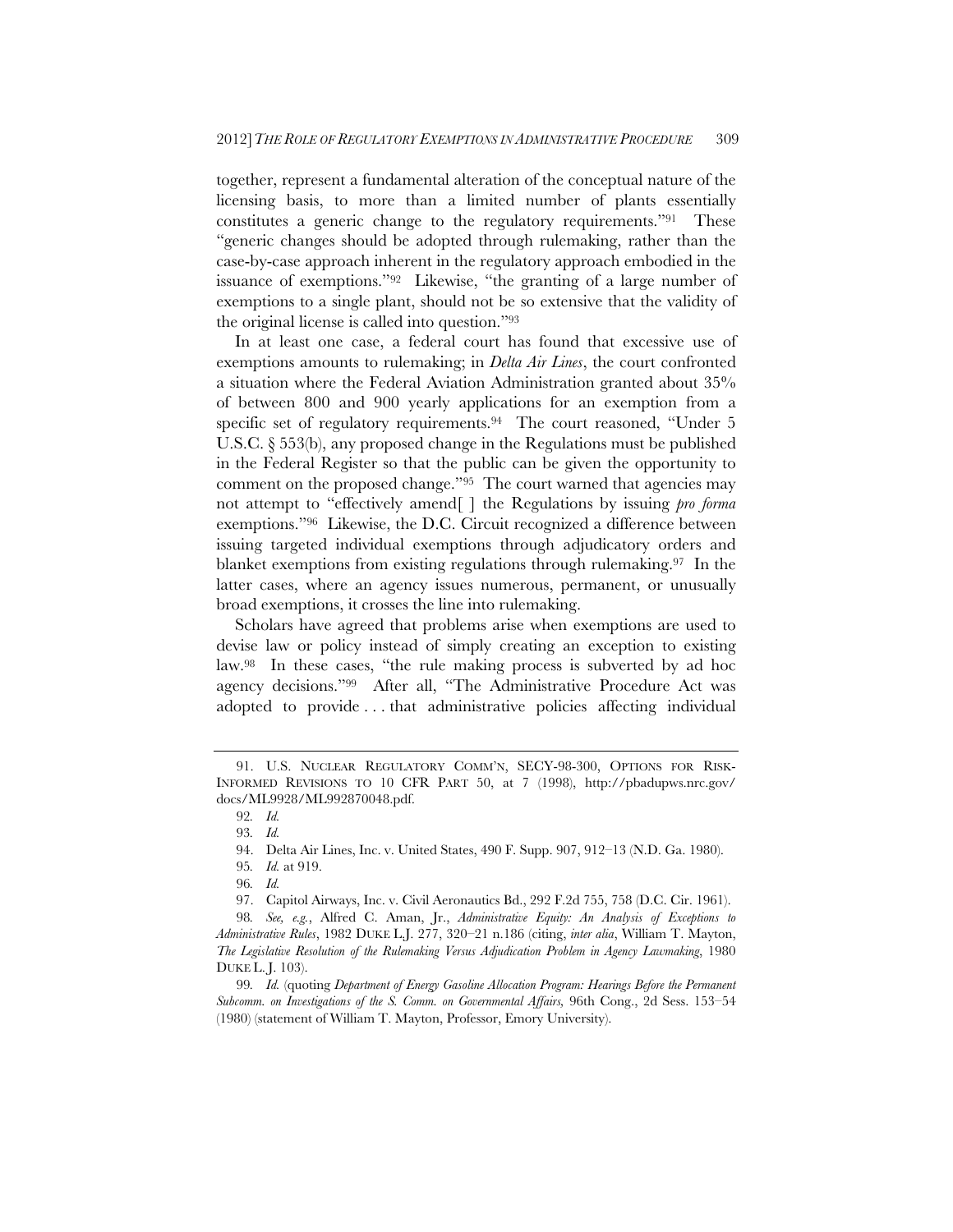rights and obligations be promulgated pursuant to certain stated procedures so as to avoid the inherently arbitrary nature of unpublished ad hoc determinations."100 Thus, scholars have suggested that when agencies issue "exceptions . . . to a class or to a large number of applicants for more than an experimental period of time (for example, six months),"101 or need to grant "substantial or numerous"102 exemptions, they should use rulemaking.

In other words, if a child is allowed to stay up late past bedtime on most nights, it is not a special permission anymore—it is a new bedtime. In these cases, where the exemption has swallowed the rule, the "parent" agency should announce the new bedtime as a new rule rather than simply granting permission each night.

#### V. ARE EXEMPTIONS "LICENSES"?

Although some large or frequently granted exemptions are best classified as rules, this does not necessarily mean that more infrequent exemptions must be characterized the same way. The APA generally divides agency action into rulemaking or adjudication, so presumably these other exemptions are issued through some form of adjudication. In a recent report forwarded to Congress, the Chair of the American Bar Association's Governmental Affairs Office assumed without discussion that "[a]n agency's grant of exemption from a rule to a particular person would be an adjudication."103 But what type of adjudication would it be?

Following Professor Davis's suggestion,<sup>104</sup> perhaps these exemptions are licenses, a special type of adjudication under the APA. Recall that a license is "the whole or a part of an agency permit, certificate, approval, registration, charter, membership, statutory exemption or other form of permission."105

Many exemptions are similar to licenses in that they are case-specific and allow the recipient to do something it could not have done without the

<sup>100.</sup> Morton v. Ruiz, 415 U.S. 199, 232 (1974).

 <sup>101.</sup> Aman, *supra* note 98, at 322.

<sup>102</sup>*. See* Sellers, *supra* note 6, at 945 (citing NLRB v. Wyman-Gordon Co*.*, 394 U.S. 759, 764 (1969) (holding that "rules of general application" should be generated through rulemaking and not adjudication)).

 <sup>103.</sup> *The 60th Anniversary of the Administrative Procedure Act; Where Do We Go from Here: Hearing Before the Subcomm. on Commercial and Admin. Law of the H. Comm. on the Judiciary*, 109th Cong. 23 (2006) (report of the American Bar Association (ABA) that accompanied Recommendation 114, adopted by the ABA House of Delegates on Feb. 14, 2005).

<sup>104</sup>*. See* DAVIS, *supra* note 38, § 5.02 (noting that exemptions defy classification and may resemble rulemaking or licensing).

<sup>105. 5</sup> U.S.C. § 551(8) (2006).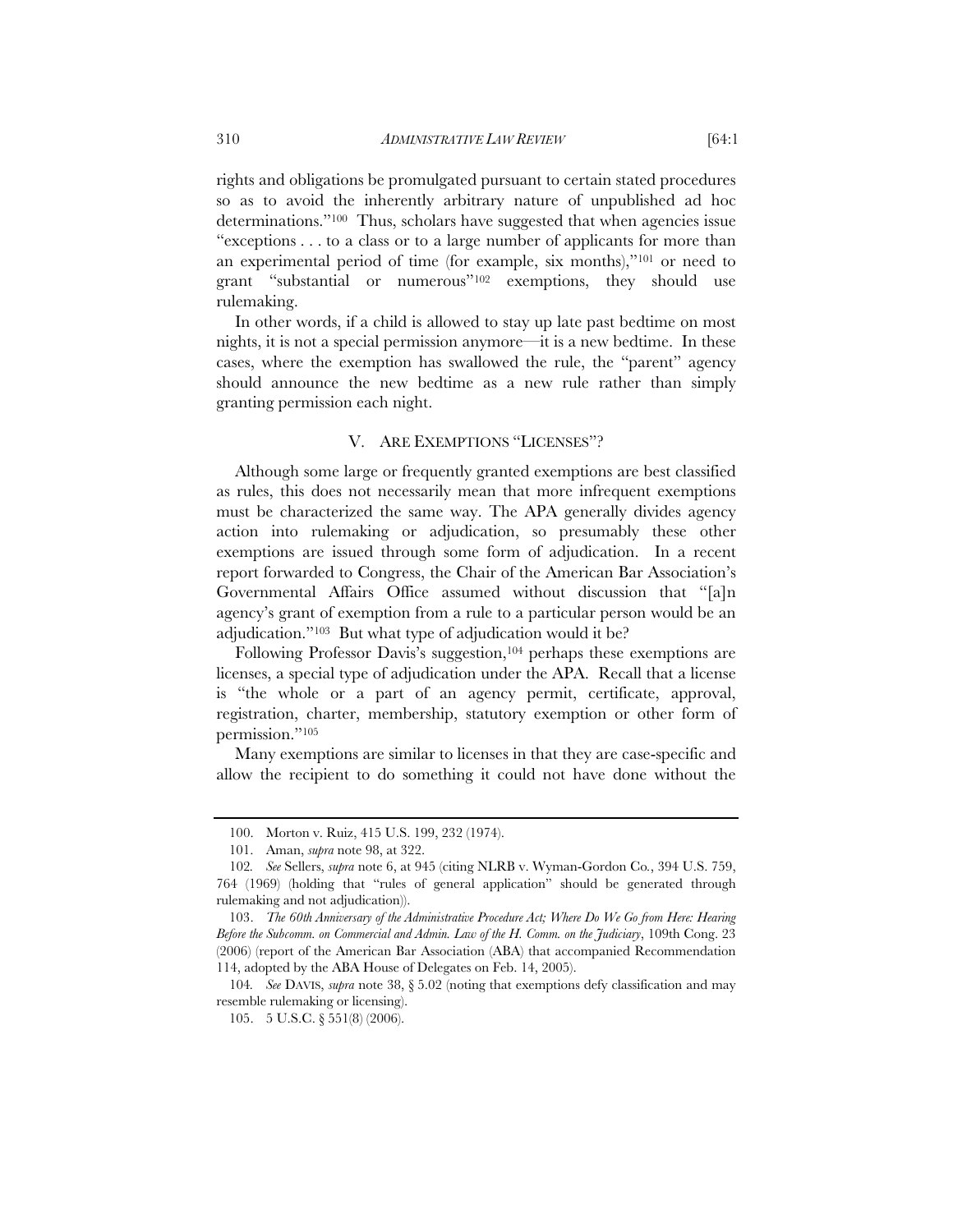exemption. In that sense, they are an agency-granted "form of permission."106 In fact, as noted previously, at least one court held that where an exemption is granted pursuant to a specific statutory authority, it is always a statutory exemption falling under the definition of a license.107 And courts have also held that limited exemptions are "not consistent with the concept of a 'rule'" when they are subject to conditions and do not change "the agency's substantive interpretation or implementation" of its implementing statutes.108

There do not seem to be any reported cases where a court classified a standard regulatory exemption as a license, however. To the contrary, several courts have rejected the argument that exemptions are licenses. In one early case, for example the D.C. Circuit rejected an exemption applicant's request for a licensing hearing on the grounds that the exemption was not a license.109 Likewise, the Ninth Circuit contrasted an "exemption proceeding," where "a hearing is not always required," with a "licensing proceeding."110

Perhaps "the grant of a license is a broader form of permission" than that granted by an exemption.111 While licenses and exemptions generally say that specified conduct is lawful, laws and regulations also arguably spell out permissible conduct. On the other hand, licenses inform their recipients that specified conduct is presumptively lawful under the existing regulatory structure, while exemptions tell their recipients that their conduct is acceptable but would likely violate existing general rules and regulations.

But if many regulatory exemptions are not licenses, what exactly *are* they?

#### VI. ARE EXEMPTIONS SIMPLY INFORMAL ADJUDICATORY "ORDERS"?

While on some level it makes intuitive sense to classify exemptions as licenses or site-specific, particular rules, the modern administrative state has largely adopted another approach. "Most agencies grant or deny exceptions by using either formal or informal adjudicatory procedures."<sup>112</sup>

<sup>106</sup>*. Id.*

<sup>107.</sup> Nuclear Data, Inc. v. Atomic Energy Comm'n, 344 F. Supp. 719, 724 (N.D. Ill. 1972).

<sup>108.</sup> Ass'n of Irritated Residents v. EPA, 494 F.3d 1027, 1033 (D.C. Cir. 2007).

 <sup>109.</sup> Cook Cleland Catalina Airways, Inc. v. Civil Aeronautics Bd., 195 F.2d 206, 207 (D.C. Cir. 1952).

<sup>110.</sup> Island Airlines, Inc. v. Civil Aeronautics Bd., 363 F.2d 120, 124 (9th Cir. 1966).

<sup>111.</sup> Kelley v. Selin, 42 F.3d 1501, 1518 (6th Cir. 1995) (comparing licenses to NRC design certifications for reactors, "a narrower procedure that approves designs in theory").

 <sup>112.</sup> Aman, *supra* note 98, at 321.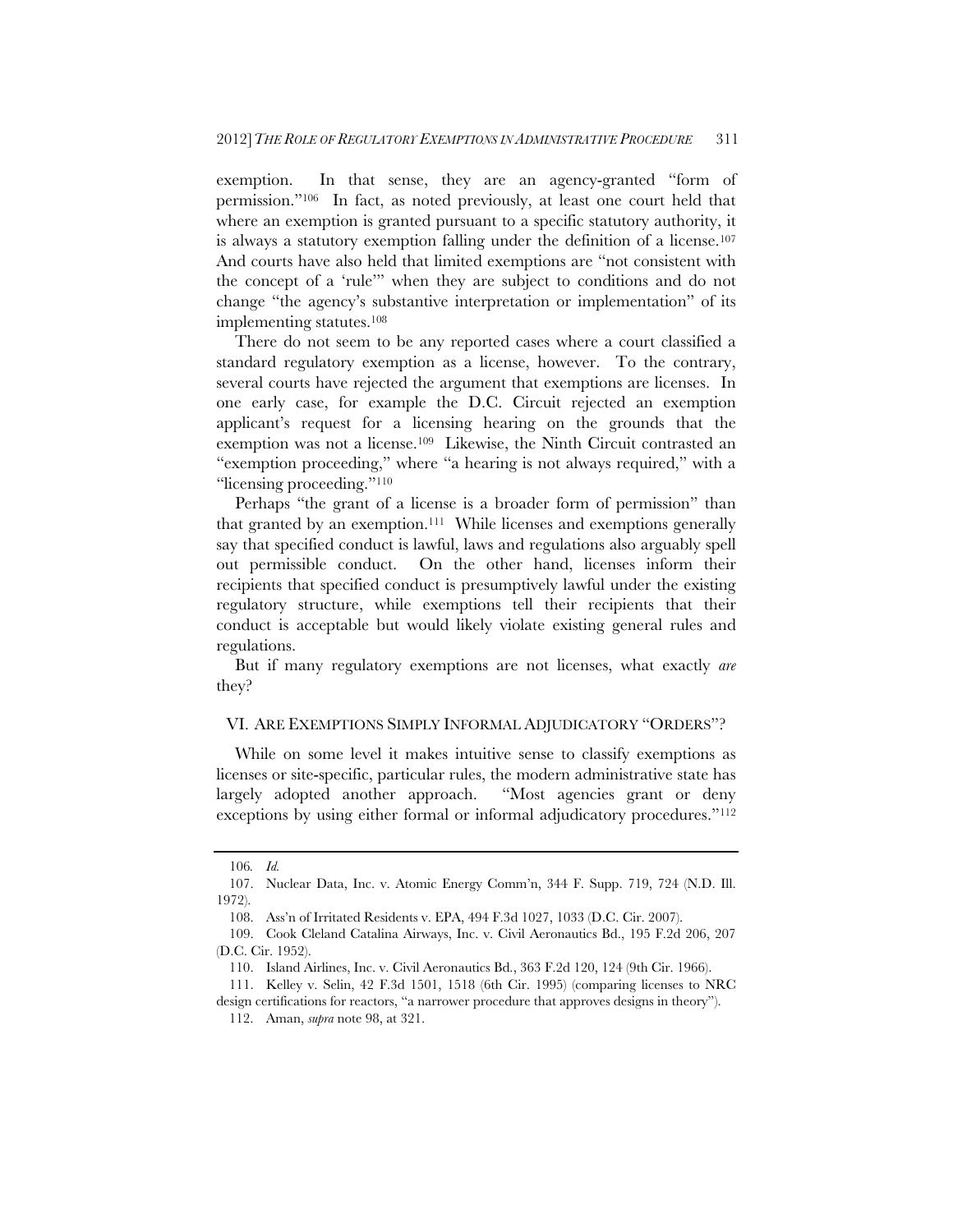For example, one district court stated that where an agency's decision to issue an exemption "rest[s] on considerations peculiar to each individual case," the agency's "action in deciding whether to waive its [requirements] is more in the nature of an adjudication than of rule-making."113

The APA allows for two distinct types of adjudication—informal and formal.114 As described by the Attorney General, informal adjudications "constitute the vast bulk of administrative adjudication and are truly the lifeblood of the administrative process."115 In fact, informal action has been estimated to encompass over 90% of agency activities.116 On the other hand, formal adjudications, which follow hearing-specific procedures set forth in the APA, only take place when "required by statute,"117 and when exemptions are discussed in statute, these statutory exemptions are licenses under the APA. Therefore, standard regulatory exemptions do not need to "be adjudicated 'after opportunity for agency hearing'"118 and are issued through informal procedures. The result of informal adjudications is a simple order,  $^{119}$  which is not as specific a device as a license.

The Ninth Circuit hinted at this outcome when it stated that a hearing is not always required in an exemption proceeding.120 The Seventh Circuit agreed that an exemption proceeding is an example of an informal situation where normally no hearing is required.<sup>121</sup> In these informal exemption cases, an agency is not required to "carry out extensive waiver

114. 5 U.S.C § 554(a) (2006).

 115. U.S. DEP'T OF JUSTICE, FINAL REPORT OF ATTORNEY GENERAL'S COMMITTEE ON ADMINISTRATIVE PROCEDURE 35 (1941).

120. Island Airlines, Inc. v. Civil Aeronautics Bd., 3 63 F.2d 120, 124 (9th Cir. 1966).

 <sup>113.</sup> Nuclear Data, Inc. v. Atomic Energy Comm'n, 344 F. Supp. 719, 723 (N.D. Ill. 1972); *see also* Keller Commc'ns, Inc. v. FCC, 130 F.3d 1073, 1076–77 (D.C. Cir. 1997); Int'l Union v. Fed. Mine Safety & Health Admin., 920 F.2d 960, 964 (D.C. Cir. 1990) (stating that agency's exercise of power to "exempt mines from . . . interim [safety] standards" was an example of "case-by-case adjudication"); Basic Media, Ltd. v. FCC, 559 F.2d 830, 833 (D.C. Cir. 1977) (finding that where there are "particular cases of hardship," agencies may make individual dispensations or grant exceptions through case-by-case adjudication); Turro v. FCC, 859 F.2d 1498, 1499–1500 (D.C. Cir. 1988) (noting only two uses of exemptions).

<sup>116.</sup> Warner W. Gardner, *The Informal Actions of the Federal Government*, 26 AM. U. L. REV. 799, 799 (1977).

<sup>117. 5</sup> U.S.C. § 554(a).

 <sup>118.</sup> E. Airlines v. Civil Aeronautics Bd., 185 F.2d 426, 428 (D.C. Cir. 1950), *vacated as moot*, 341 U.S. 901 (1951) (per curiam).

<sup>119</sup>*. See* Rombough v. FAA, 594 F.2d 893, 895 n.4, 896 (2d Cir. 1979) (an agency's decision on an exemption is a final agency order because it "imposes an obligation, denies a right, or fixes some legal relationship" (citing Chi. & S. Air Lines, Inc. v. Waterman S.S. Corp., 333 U.S. 103, 112–13 (1948))).

<sup>121.</sup> Starr v. FAA, 589 F.2d 307, 311 (7th Cir. 1978).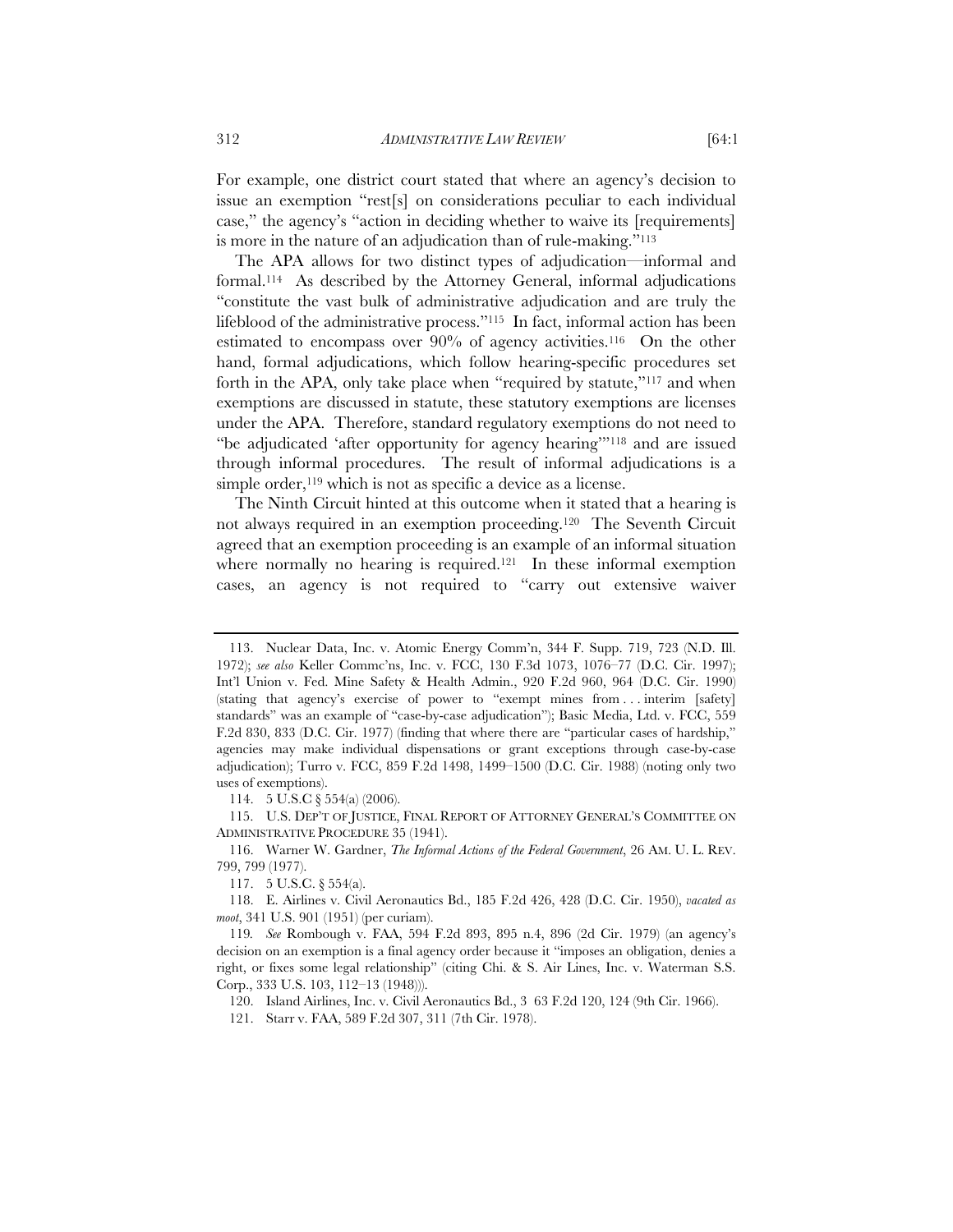proceedings."122 In the absence of these more extensive procedures, agencies normally decide regulatory exemptions in "*ad hoc* waiver proceeding[s]."123 Some scholars have also agreed that "[t]he quasi-judicial requirements of 'formal adjudication' ... generally do not apply to exceptions processes."124

Interestingly, when Congress added the Congressional Review Act125 to Title 5 of the United States Code in 1996, its definition of rule,<sup>126</sup> for the purposes of that Act, incorporated most of the APA's definition, excluding rules of particular applicability. But more importantly, the Act's sponsors published a "detailed explanation and a legislative history,"127 and one sentence near the end of that explanation indicated a belief that particularized rules were different from other agency actions outside the Act's definition of *rule*.<sup>128</sup> The latter category included, separately, licenses and exemptions.129 Although it did not directly interpret the APA, this brief statement of Congressional intent is additional evidence that regulatory exemptions could be considered something other than rules or licenses under the APA. The only remaining category is simple adjudicatory orders.

### CONCLUSION: IT IS THE AGENCY'S CHOICE?

Shortly after its passage, Justice Robert Jackson noted that the APA "contains many compromises and generalities and, no doubt, some ambiguities."130 Unfortunately, ever since the Act's passage, the status of regulatory exemptions was one of those ambiguities.

As noted previously, the APA's definition of an adjudicatory order is a residual one, covering agency action other than rulemaking.131 Applying this definition, agency functions should therefore generally be considered rulemaking if they fall within that broad category and adjudication only if they are not rulemaking.132 And regulatory exemptions do seem to fit the APA's definition of *rules* when that definition's somewhat nebulous

<sup>122.</sup> Indus. Broad. Co. v. FCC, 437 F.2d 680, 683 (D.C. Cir. 1970).

<sup>123.</sup> Turro v. FCC, 859 F.2d 1498, 1500 (D.C. Cir. 1988).

 <sup>124.</sup> Sellers, *supra* note 6, at 941 n.12.

 <sup>125.</sup> *See* 5 U.S.C. §§ 801–808 (2006).

<sup>126</sup>*. Id.* § 804(3).

 <sup>127. 142</sup> CONG. REC. S3683 (daily ed. Apr. 18, 1996) (statement of Sen. Nickles).

<sup>128</sup>*. Id.* at S3687.

<sup>129</sup>*. Id.*

<sup>130.</sup> Wong Yang Sung v. McGrath, 339 U.S. 33, 40–41 (1950).

<sup>131</sup>*. See supra* notes 24 & 27 and accompanying text.

<sup>132</sup>*. See supra* note 50 and accompanying text.